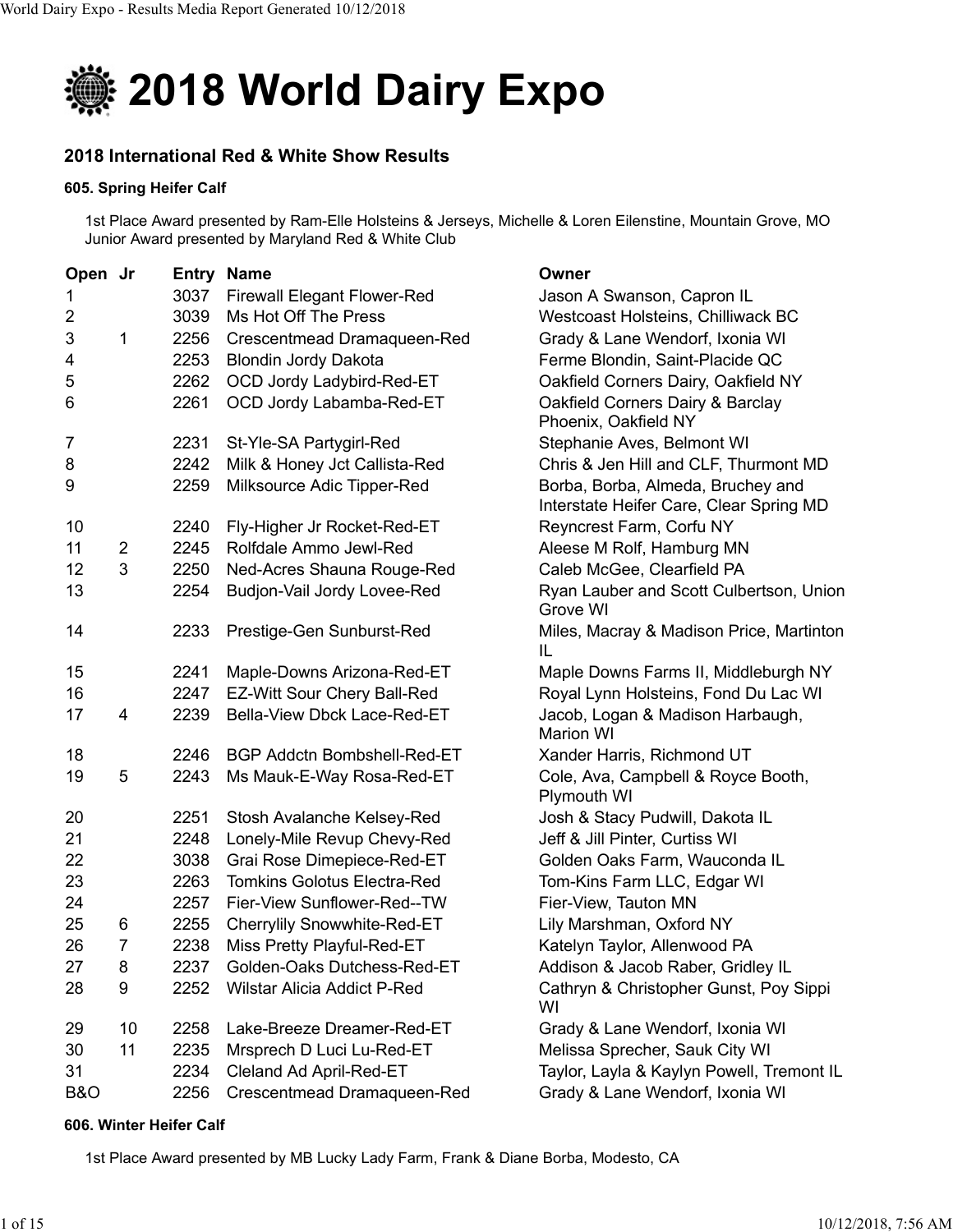Junior Award presented by Red-Crest Farm, Jake Skinner, Mercersburg, PA

| Open Jr        |                |      | <b>Entry Name</b>                  | Owner                                                                |
|----------------|----------------|------|------------------------------------|----------------------------------------------------------------------|
| 1              |                | 2279 | OCD Jordy Lochness-Red-ET          | Oakfield Corners Dairy, Oakfield NY                                  |
| $\overline{2}$ |                | 2278 | Ms Luncrest Ali 1949-Red-ET        | Matt Hawbaker, F & D Borba and Parrabel<br>Genetics, Clear Spring MD |
| 3              |                | 2272 | OCD Jordy Lambchop-Red-ET          | Oakfield Corners Dairy, Oakfield NY                                  |
| 4              |                | 2291 | Star-KY-Blue Aspen-Red-ET          | Steven R. Olt, Greensburg KY                                         |
| 5              |                | 2305 | Intense Devour Pomlisa-Red-ET      | Alyson & Kenlee Philips, Lingleville TX                              |
| 6              | 1              | 2304 | Gaedtke Addiction Daisy-Red        | J, J, H, A, K & A Gaedtke and M, B & J<br>Kroll, Luxemburg WI        |
| 7              |                | 3040 | <b>Intense Devour Poutine</b>      | Westcoast Holsteins, Chilliwack BC                                   |
| 8              |                | 2264 | Meadow Green Jordy Fabianna        | Precision Genetics, Chilliwack BC                                    |
| 9              | $\overline{2}$ | 2298 | Knonaudale Lite My Fire-Red-ET     | Daniel L Kitchen, Danville PA                                        |
| 10             | 3              | 2292 | Tree-Hayven Daniel Diem-Red        | Aaliyah Borchert, Auburndale WI                                      |
| 11             |                | 2282 | Star-KY-Blue Adelaid-Red-ET        | Brilee Tucker and Hadley Olt, Greensburg<br>KY                       |
| 12             | 4              | 2293 | AJ-Chance Pricey Addict-Red        | Clayton Mahlkuch, Juda WI                                            |
| 13             |                | 2268 | Golden-Oaks Impress-Red-ET         | Josh & Samantha Fairbanks, Mason Dairy<br>Farm LLC, Anamosa IA       |
| 14             |                | 2285 | Cleland Hypntic Kadence-Red        | Jim & Vicky Cleland, Clinton WI                                      |
| 15             |                | 2265 | St-Yle-SA Jor Kevina-Red-ET        | Stephanie Aves, Belmont WI                                           |
| 16             |                | 2295 | Frith-JOF Jordy Vision-Red         | Carlsen Farm-Conrad & Rebecca<br>Carlsen, Rome PA                    |
| 17             |                | 2309 | Maiz-N-Blu Add Lucy-Red            | Mike Heath, Entourage LLC & Maple<br>Downs, North Lewisburg OH       |
| 18             | 5              | 2270 | Mik-Nels A Caramac-Red-ET          | Jacob, Logan & Madison Harbaugh,<br><b>Marion WI</b>                 |
| 19             | 6              | 2300 | Lu-Jado Awesome Dorito-Red         | Erika R Caldwell, Saegertown PA                                      |
| 20             |                | 2297 | Kamps-Hollow Amigo-Red             | Jordyn Kamps, Stitzer WI                                             |
| 21             |                | 2306 | K-Manor Splendid Rose-Red          | Steve & Janet Keller, Muscoda WI                                     |
| 22             | 7              | 2284 | Clear-I Ammo Ethel-Red             | Ashtyn Martin, Union IL                                              |
| 23             | 8              | 2290 | Nobland Amo Hotstuff-Red-TW        | Ainsley, Macie & Drew Noble, Lancaster<br>WI                         |
| 24             | 9              | 2289 | Ms Country Path Hexy-Red-ET        | Katelyn Nolt, Hartley TX                                             |
| 25             | 10             | 2308 | Lonely-Mile Rev Tahiti-Red         | Jade Pinter, Curtiss WI                                              |
| 26             | 11             | 2296 | Heart & Soul Anastasia-Red         | Taylor Wolfe, Millmont PA                                            |
| 27             |                | 2266 | <b>Blondin Avalanche Lovelyn</b>   | Michael Paris & Jocelyn Côté, St-<br>Christophe D'arthabasca QC      |
| 28             |                | 2274 | Highlife-LP DB Gleefull-Red        | Highlife Holsteins, Alma Center WI                                   |
| 29             | 12             | 2280 | Gildale Absol Bazooka-Red          | Jared & Macie Abraham, Plymouth WI                                   |
| 30             | 13             | 2302 | Shiloh-USA Inc. Norah-Red-ET       | Grady & Lane Wendorf, Ixonia WI                                      |
| 31             | 14             | 2271 | Savage-Leigh Selser-Red-ET         | Chase Savage, Union Bridge MD                                        |
| 32             |                | 2288 | Lyons-DL Arcangel Topaz-Red        | Carly Ann Lyons, Castalia IA                                         |
| 33             |                | 2276 | Mckdevlan 332 Tinsley-Red          | Donald Rowley, Loyal WI                                              |
| 34             |                | 2303 | <b>BGP Addctn Beautiful-Red-ET</b> | Mike Lortie, Kimmell IN                                              |
| 35             |                | 2275 | Holbric Durango Ann-Red-ET         | Andy & Sarah Lenkaitis, St. Charles IL                               |
| 36             |                | 2269 | Tails-Up Ok Shudder-Red-ET         | Derek Thorgerson, Gilman WI                                          |
| 37             | 15             | 2283 | Bert-Mar Amazon-Red-ET             | Rebecca M Tank, New London WI                                        |
| 38             |                | 2277 | Fier-View Defiant Skyla-Red        | Fier-View, Tauton MN                                                 |
| B&O            |                | 2279 | OCD Jordy Lochness-Red-ET          | Oakfield Corners Dairy, Oakfield NY                                  |

**607. Fall Heifer Calf**

| Oakfield Corners Dairy, Oakfield NY      |
|------------------------------------------|
| Matt Hawbaker, F & D Borba and Parrabel  |
| Genetics, Clear Spring MD                |
| Oakfield Corners Dairy, Oakfield NY      |
|                                          |
| Steven R. Olt, Greensburg KY             |
| Alyson & Kenlee Philips, Lingleville TX  |
| J, J, H, A, K & A Gaedtke and M, B & J   |
| Kroll, Luxemburg WI                      |
| Westcoast Holsteins, Chilliwack BC       |
| Precision Genetics, Chilliwack BC        |
| Daniel L Kitchen, Danville PA            |
| Aaliyah Borchert, Auburndale WI          |
| Brilee Tucker and Hadley Olt, Greensburg |
| ΚY                                       |
|                                          |
| Clayton Mahlkuch, Juda WI                |
| Josh & Samantha Fairbanks, Mason Dairy   |
| Farm LLC, Anamosa IA                     |
| Jim & Vicky Cleland, Clinton WI          |
| Stephanie Aves, Belmont WI               |
| Carlsen Farm-Conrad & Rebecca            |
| Carlsen, Rome PA                         |
| Mike Heath, Entourage LLC & Maple        |
| Downs, North Lewisburg OH                |
| Jacob, Logan & Madison Harbaugh,         |
| <b>Marion WI</b>                         |
| Erika R Caldwell, Saegertown PA          |
| Jordyn Kamps, Stitzer WI                 |
| Steve & Janet Keller, Muscoda WI         |
|                                          |
| Ashtyn Martin, Union IL                  |
| Ainsley, Macie & Drew Noble, Lancaster   |
| WI                                       |
| Katelyn Nolt, Hartley TX                 |
| Jade Pinter, Curtiss WI                  |
| Taylor Wolfe, Millmont PA                |
| Michael Paris & Jocelyn Côté, St-        |
| Christophe D'arthabasca QC               |
| Highlife Holsteins, Alma Center WI       |
| Jared & Macie Abraham, Plymouth WI       |
|                                          |
| Grady & Lane Wendorf, Ixonia WI          |
| Chase Savage, Union Bridge MD            |
| Carly Ann Lyons, Castalia IA             |
| Donald Rowley, Loyal WI                  |
| Mike Lortie, Kimmell IN                  |
| Andy & Sarah Lenkaitis, St. Charles IL   |
| Derek Thorgerson, Gilman WI              |
| Rebecca M Tank, New London WI            |
| Fier-View, Tauton MN                     |
| Oakfield Corners Dairy, Oakfield NY      |
|                                          |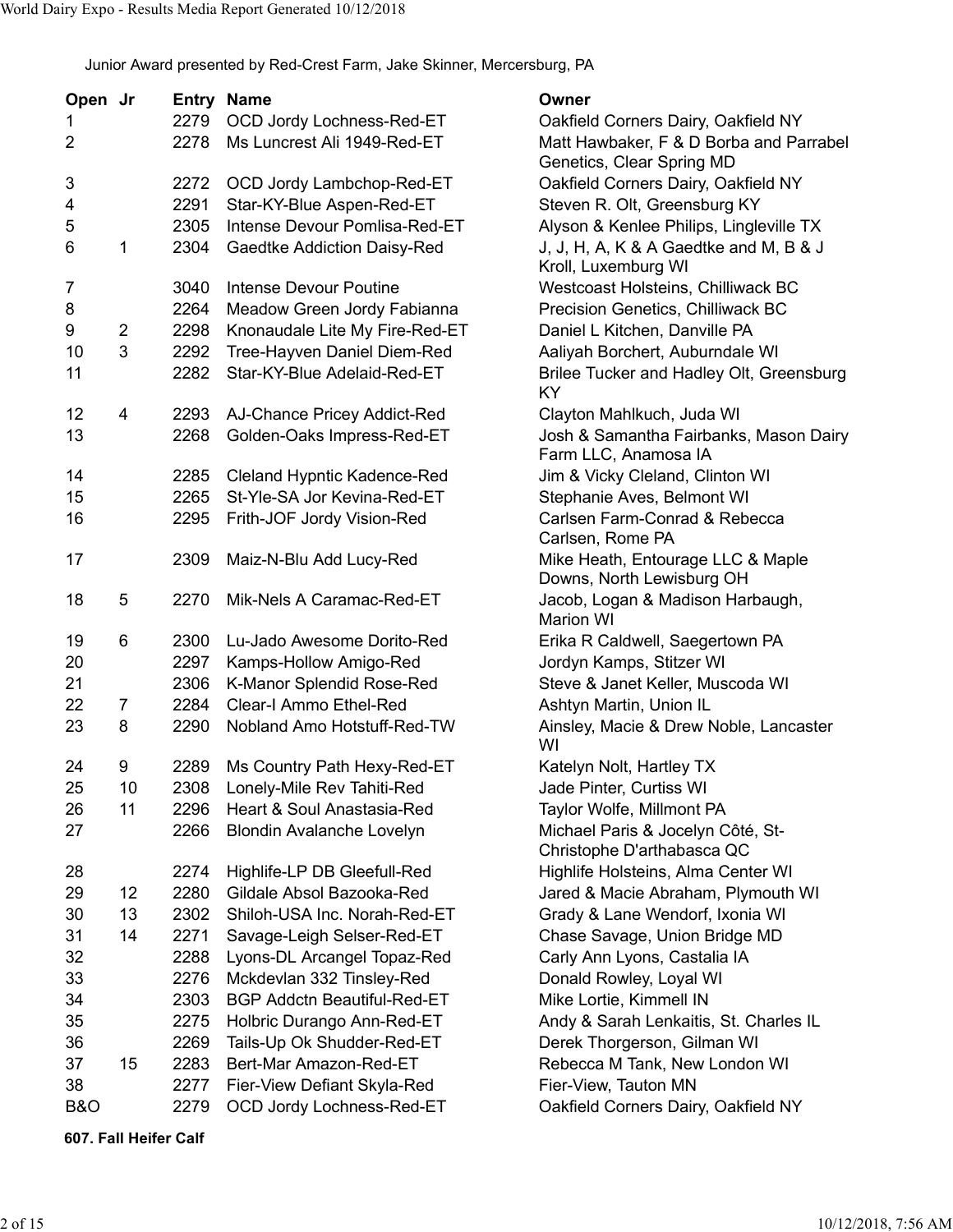1st Place Award presented by Lyons Holsteins, Doug & Lynnette Lyons, Castalia, IA Junior Award presented by Ghost Hollow, Oologah, OK

| Open Jr        |                |      | <b>Entry Name</b>                   | Owner                                                                          |
|----------------|----------------|------|-------------------------------------|--------------------------------------------------------------------------------|
| 1              | 1              | 2329 | Ms Kress-Hil Saphire-Red-ET         | Owen & Kendyll Kress and Savanah<br>Barts, Newton WI                           |
| $\overline{c}$ | $\overline{2}$ | 2360 | Synergy Jordys Spike-Red-ET         | M, C & E Jauquet and M, C, & S Haack,<br>Pulaski WI                            |
| 3              | 3              | 2313 | Siemers Jordy Jewels-Red-ET         | Jake, Connor & Lauren Siemers, Newton<br>WI                                    |
| 4              |                | 2343 | Garay Red Diamond                   | Lookout, Glaustar, Frank & Diane Borba,<br>Gerald Halbach, Canton De Hatley QC |
| 5              |                | 2327 | Heatherstone Regal-Red              | Chase M Holschbach, Baraboo WI                                                 |
| $\,6$          |                | 2352 | Ms Stookeyholm Ginger-Red           | Hayden J Stookey, Milford IN                                                   |
| 7              |                | 2351 | MD-Hillbrook Instagram-Red          | C & J Hill, C Umbel and F & D Borba,<br><b>Thurmont MD</b>                     |
| 8              |                | 2317 | <b>Blondin Avalanche Darleen</b>    | Ferme Blondin, Saint-Placide QC                                                |
| 9              |                | 2355 | <b>OCD Dfiant Lustrous-Red-ET</b>   | Oakfield Corners Dairy, Oakfield NY                                            |
| 10             |                | 2349 | <b>Fraeland Swiss Avalanche-Red</b> | Barrvalley Holsteins, Mernmac Farms Ltd<br>and Rob Heffernan, Cobden ON        |
| 11             |                | 2332 | Arb-Flo-Spr Honeybun-Red-ET         | M, M & M Price and A & B Ekovich,<br><b>Martinton IL</b>                       |
| 12             |                | 2344 | Heritage Sassy Lipstick-Red         | J Cunningham, F&D Borba, B Almeida<br>and McIssac & Son, Whitewater WI         |
| 13             |                | 2323 | <b>Brookview Def Curlycue-Red</b>   | <b>Grant R Havens, Fremont NY</b>                                              |
| 14             | 4              | 2347 | Synergy Jordys Starr-Red-ET         | M, C & E Jauquet and M, C, & S Haack,<br>Pulaski WI                            |
| 15             | 5              | 2320 | Lyn-Vale Rainy Day-Red-ET           | Cole, Ava, Campbell & Royce Booth,<br>Plymouth WI                              |
| 16             |                | 2335 | Lyn-Vale Levrag Chevron-Red         | William A Schultz III, Waldo WI                                                |
| 17             | 6              | 2345 | Hill-A-Way Jordy Apache-Red         | Sabrina Clark and Evan Hillegass,<br>Springville PA                            |
| 18             |                | 2358 | Siemers Jordy Juicy-Red-ET          | Siemers Holstein Farm, Inc., Newton WI                                         |
| 19             |                | 2319 | Lonely-Mile Abso Memory-Red         | Jade Pinter, Curtiss WI                                                        |
| 20             |                | 2350 | Golden-Oaks Prissy-Red-ET           | Sarah E. Campbell, Ford City PA                                                |
| 21             |                | 2334 | Cleland Addctn Adara-Red-ET         | Jason Cleland, Clinton WI                                                      |
| 22             |                | 2331 | SF-Shadylane Dk Amazing-Red         | Samuel Fisher, Union Bridge MD                                                 |
| 23             |                | 2311 | Ruann Dia Ama-75682-Red-ET          | Stephen & Patrick Maddox, Riverdale CA                                         |
| 24             |                | 2348 | BBM Abs Wonder Women-Red-ET         | Westcoast Holsteins, Chilliwack BC                                             |
| 25             | 7              | 2336 | Cloverhill Ainsley-Red-ET           | Ty Adrian, Glen Haven WI                                                       |
| 26             |                | 2357 | Schill-Q Princess Leia-Red          | Michael & Karen Schiller and Karla<br>Smieja, Little Falls MN                  |
| 27             |                | 2324 | Miley Addiction Gogo-Red-ET         | Doeberiener, Bowen, Conroy, Miley<br>Holsteins, West Salem OH                  |
| 28             |                | 2316 | Shock-N-Yall Def Brandy-Red         | Tara Sleeman, Russell PA                                                       |
| 29             |                | 2330 | <b>Tomkins Cancun Mia-Red</b>       | Tom-Kins Farm LLC, Edgar WI                                                    |
| 30             |                | 2337 | Elmlo Absolute Jackpot-Red          | Kash-In, Legacy Ranch #1 and S<br>Parreira, Tulare CA                          |
| 31             |                | 2312 | Willows-Edge DF Mitch-Red           | Claire Van Dyk, New Richmond WI                                                |
| 32             | 8              | 2318 | Okato Rubi Lovie-Red                | Lauren & Lucas Jones, Prairie Du Sac WI                                        |
| 33             |                | 2314 | Ms Diamondb Dory-Red-ET             | Taylor Riedel and Miranda Randall,<br>Pardeeville WI                           |
| 34             | 9              | 2342 | Cloverhill Ad Ashton-Red-ET         | Gracelyn Breitenstein, Plover WI                                               |
| 35             |                | 2341 | Sherona-Hill Jct Annie-Red          | Mike Deaver, Edgerton WI                                                       |
|                |                |      |                                     |                                                                                |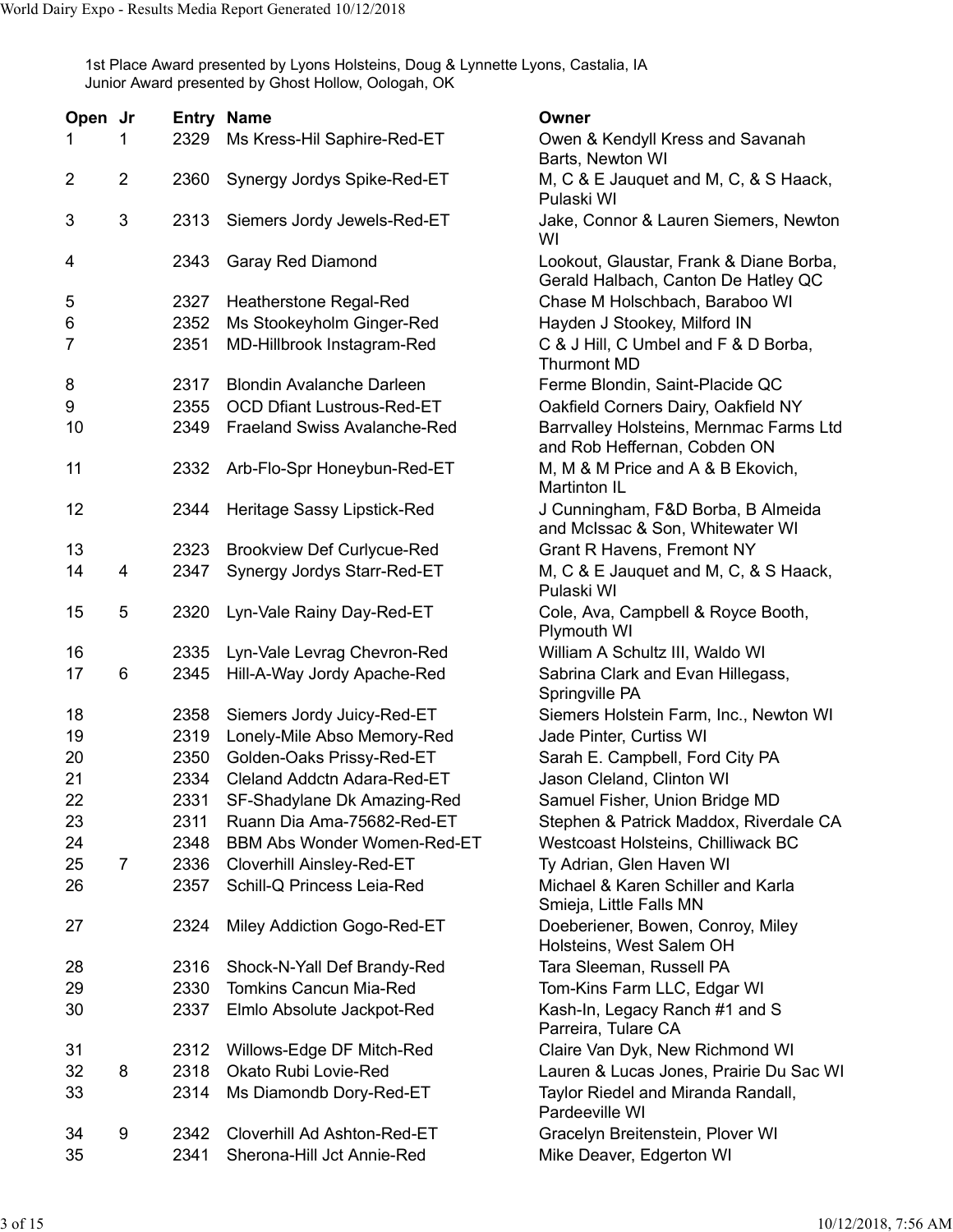| Open           | .Jr |      | <b>Entry Name</b>           | Owner                                                  |
|----------------|-----|------|-----------------------------|--------------------------------------------------------|
| 36             | 10  | 2322 | I-Head D-Back Juliet-Red    | Rosalee & Wyatt Zehr, Graymont IL                      |
| 37             | 11  | 2326 | Holbric Ammo A-Canadian-Red | Megan Ford and Adam Olbrich, Harvard<br>IL             |
| 38             | 12  | 2346 | Playtoys Abslute Fox-Red-ET | Robby Koebele, Teutopolis IL                           |
| 39             | 13  | 2328 | Apple-Pts Abrianna-Red-ET   | Connor K Erbsen and Nevin Ft Erbsen,<br>Lanark IL      |
| 40             |     | 2354 | Oakridge LLP Dfn Pea-Red-ET | Jason & Jeff Johnson, Oakridge Dairy,<br>Galesville WI |
| <b>B&amp;O</b> |     | 2329 | Ms Kress-Hil Saphire-Red-ET | Owen & Kendyll Kress and Savanah<br>Barts, Newton WI   |

## **608. Summer Yearling Heifer**

1st Place Award presented by International Protein Sires, Rock Springs, WI Junior Award presented by Ghost Hollow, Oologah, OK

| Open Jr        |   |      | <b>Entry Name</b>                 | Owner                                                          |
|----------------|---|------|-----------------------------------|----------------------------------------------------------------|
| 1              |   | 2364 | Rosedale Avala Lollipop-Red       | Eaton, Clark Valley and London Dairy,<br>Marietta NY           |
| $\overline{2}$ | 1 | 2385 | ST-Jacob Lady Stark-Red-ET        | Kayla Umbel, Emmitsburg MD                                     |
| 3              |   | 2375 | We-Three Hyp Adriatico-Red        | Izzy Bohrer, Walkersville MD                                   |
| 4              |   | 2366 | Entourage-LC CP Frolic-Red        | Vanessa Philson, Mercer PA                                     |
| 5              |   | 2374 | Quietcove Starstruck-Red          | Quietcove Holsteins, Wapakoneta OH                             |
| $\,6$          |   | 2369 | <b>McWilliams Land Sadie-Red</b>  | Sam Mcwilliams, Somerset PA                                    |
| 7              |   | 2381 | Flower-Brook Diamond-Red-ET       | Andrew Stuewe, Hamburg MN                                      |
| 8              | 2 | 2372 | <b>OCD Defiant Dazzle-Red-ET</b>  | Nathan Daniels & Julia Searls, Cobb WI                         |
| 9              |   | 2380 | Tigerlea Lev Celeste-Red          | Brilee Tucker and Hadley Olt, Greensburg<br><b>KY</b>          |
| 10             |   | 2384 | <b>Okato Airship Lipstick-Red</b> | Hylite Holsteins, Justin Straks, Fox Lake<br>WI                |
| 11             |   | 2377 | Ziems-Day Make My Day-Red         | Timothy, Leah & Barbara Ziemba,<br>Cambridge WI                |
| 12             |   | 2371 | Miss Hot Mess-Red                 | Entourage LLR & Ernest W Kueffner,<br>North Lewisburg OH       |
| 13             | 3 | 2361 | Brickroad Dback Tango-Red-ET      | Zane Breuch, Stoughton WI                                      |
| 14             | 4 | 2365 | Hoesly D-Back Khloe-Red           | Taylor Fester, Grove City MN                                   |
| 15             | 5 | 2379 | <b>TJ-Pollema Max Mauri-Red</b>   | Arnie, Ashley & Andy Gruenes, Richmond<br>MN                   |
| 16             |   | 2368 | Apple-Pts RB Akiva-Red-ET         | John Erbsen, Megan Opperman,<br>Colganados Genetics, Lanark IL |
| 17             |   | 2363 | Heatherstone Dream Big-Red        | Curtis, Evelyn & Agnes Griffin, Thief River<br><b>Falls MN</b> |
| 18             | 6 | 2378 | Milksource Suprise-Red-ET         | Jenna Thorgerson, Sheldon WI                                   |
| 19             |   | 2362 | Milksource Snazzy-Red-ET          | John Erbsen, Colganados and Juan Paplo<br>Muriel, Lanark IL    |
| <b>B&amp;O</b> |   | 2374 | Quietcove Starstruck-Red          | Quietcove Holsteins, Wapakoneta OH                             |

## **609. Spring Yearling Heifer**

1st Place Award presented by International Protein Sires, Rock Springs, WI Junior Award presented by Ghost Hollow, Oologah, OK

| Open Jr | <b>Entry Name</b> |                                 | Owner                          |
|---------|-------------------|---------------------------------|--------------------------------|
|         |                   | 2402 Weeberlac Tickle Me-Red-ET | Alyson Philips, Lingleville TX |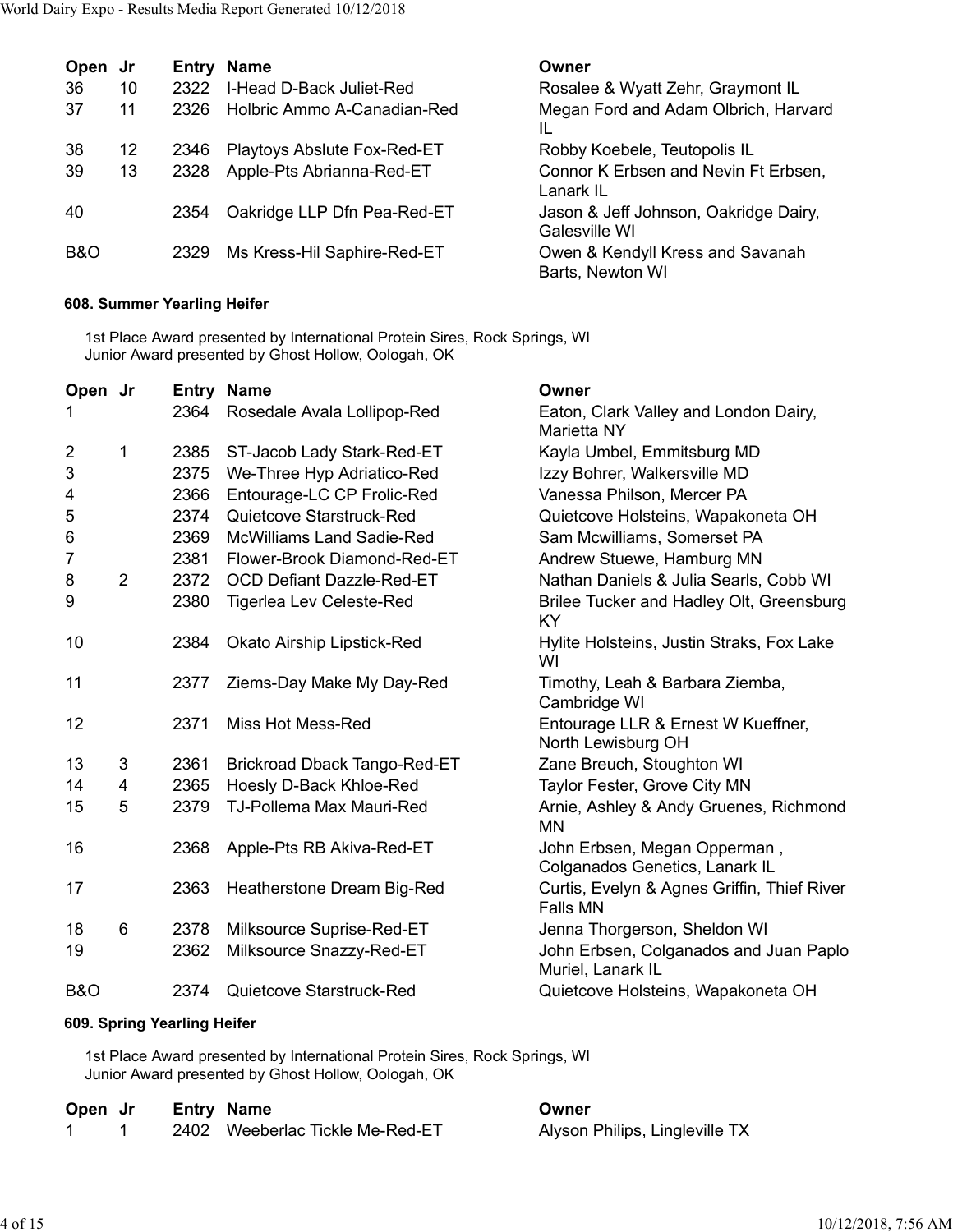| Open Jr        |                |      | <b>Entry Name</b>           | Owner                                                                       |
|----------------|----------------|------|-----------------------------|-----------------------------------------------------------------------------|
| 2              |                | 2386 | Glaustar Jacot Majesty-Red  | Lookout, Glaustar, Frank & Diane Borba,<br>Adam Fraley, Canton De Hatley QC |
| 3              |                | 2397 | Liddleholme Antice-Red-ET   | Allyn, Wolf, Hawbaker, Hullcrest Hol.,<br>Schirm, Canaan CT                 |
| 4              |                | 2398 | Greenlea Ad Aruba-Red-ET    | C & J Hill, Glad Ray Farms and L<br>Emerson, Thurmont MD                    |
| 5              |                | 2395 | Siemers Avch Greeter-Red-ET | Jake, Connor & Lauren Siemers, Newton<br>WI                                 |
| 6              | $\overline{2}$ | 2399 | Pavany Awesome Shania       | Ryan Lawton, Newark Valley NY                                               |
| 7              | 3              | 2393 | Siemers Grandeur-Red-ET     | Arnie, Ashley & Andy Gruenes, Richmond<br><b>MN</b>                         |
| 8              | 4              | 2394 | Crescentmead Rokstar-Red-ET | Grady & Lane Wendorf, Ixonia WI                                             |
| 9              | 5              | 2392 | <b>Benrise Jacot Forest</b> | Dawson & Kylie Nickels, Watertown WI                                        |
| 10             |                | 2388 | Highlife-LP Rev All Day-Red | Highlife Holsteins, Alma Center WI                                          |
| 11             |                | 2391 | Bo-Ann Rmu Peach-Red-ET     | Robert M. & Judi A. Hauck and Amanda<br>Hauck, Middleburg PA                |
| 12             | 6              | 2389 | Hahncrest Rag Ambrosia-Red  | Madison Borchardt, Edgar WI                                                 |
| 13             | $\overline{7}$ | 2401 | Shir-Man Capt Licorice-Red  | Haely & Kayla Leiding, Fountain MN                                          |
| 14             | 8              | 2400 | OCD Leap Of Fate-Red-ET     | Cathryn & Christopher Gunst, Poy Sippi<br>WI                                |
| 15             |                | 2387 | Sorg-Land Adorable-Red      | Taylor J & Kelsey M Riedel, Pardeeville<br>WI                               |
| 16             |                | 2396 | Sunny-Valley Dbk Fire-Red   | Danielle Brown, Dodgeville WI                                               |
| 17             | 9              | 2390 | Apple Pts Astonish-Red-ET   | Rick Heslinga and Makenzie Ferris,<br>Duvall WA                             |
| <b>B&amp;O</b> |                | 2386 | Glaustar Jacot Majesty-Red  | Lookout, Glaustar, Frank & Diane Borba,<br>Adam Fraley, Canton De Hatley QC |

# **610. Winter Yearling Heifer (not in milk)**

1st Place Award presented by International Protein Sires, Rock Springs, WI Junior Award presented by Ghost Hollow, Oologah, OK

| Open Jr        |                |      | <b>Entry Name</b>           | Owner                                                  |
|----------------|----------------|------|-----------------------------|--------------------------------------------------------|
| 1              |                | 2403 | Dayspring Dimond Jingle-Red | Caleb McGee, Clearfield PA                             |
| $\overline{2}$ |                | 2412 | Jobo DB Maise-Red-ET        | Alisa Louise Mercuro, Woodsboro MD                     |
| 3              | $\overline{2}$ | 2406 | Opsal Diamndbck Madison-Red | Joseph Opsal, Blue Mounds WI                           |
| 4              |                | 2405 | Greenlea Abs Sweetie-Red    | A, A & A Topp and B & B Cole, Bloomville<br><b>OH</b>  |
| 5              | 3              | 2408 | Ladinodale Avaln Alayna-Red | Matthew & Elizabeth Gunst, Hartford WI                 |
| 6              |                | 3041 | Ms Ry Qm Gy Dbak Nan Red-ET | Glamourview-lager & Walton, Walkersville<br>MD         |
| 7              |                | 2413 | Rocklan-ZBW M Paris-Red     | K & B Ziemba and C, D, E Rigas,<br>Durhamville NY      |
| 8              |                | 2409 | Lyons-DL Red Velvet-Red     | Michael D. Lyons, Castalia IA                          |
| 9              | 4              | 2411 | Willows-Edge BW Pipes-Red   | Rhett, Shanelle, Wyatt & Garett Borth,<br>Ellsworth WI |
| 10             |                | 2407 | Endvick Skylar Melinda-Red  | Ryleigh & Mckenzie Endvick, Eden Valley<br><b>MN</b>   |
| 11             | 5              | 2404 | Country Path Ad St Nick-Red | Hailey Nolt, Hartley TX                                |
| B&O            |                | 2403 | Dayspring Dimond Jingle-Red | Caleb McGee, Clearfield PA                             |

## **611. Fall Yearling Heifer (not in milk)**

1st Place Award presented by MD-Hillbrook Sales & Service, Chris & Jennifer Hill, Thurmont, MD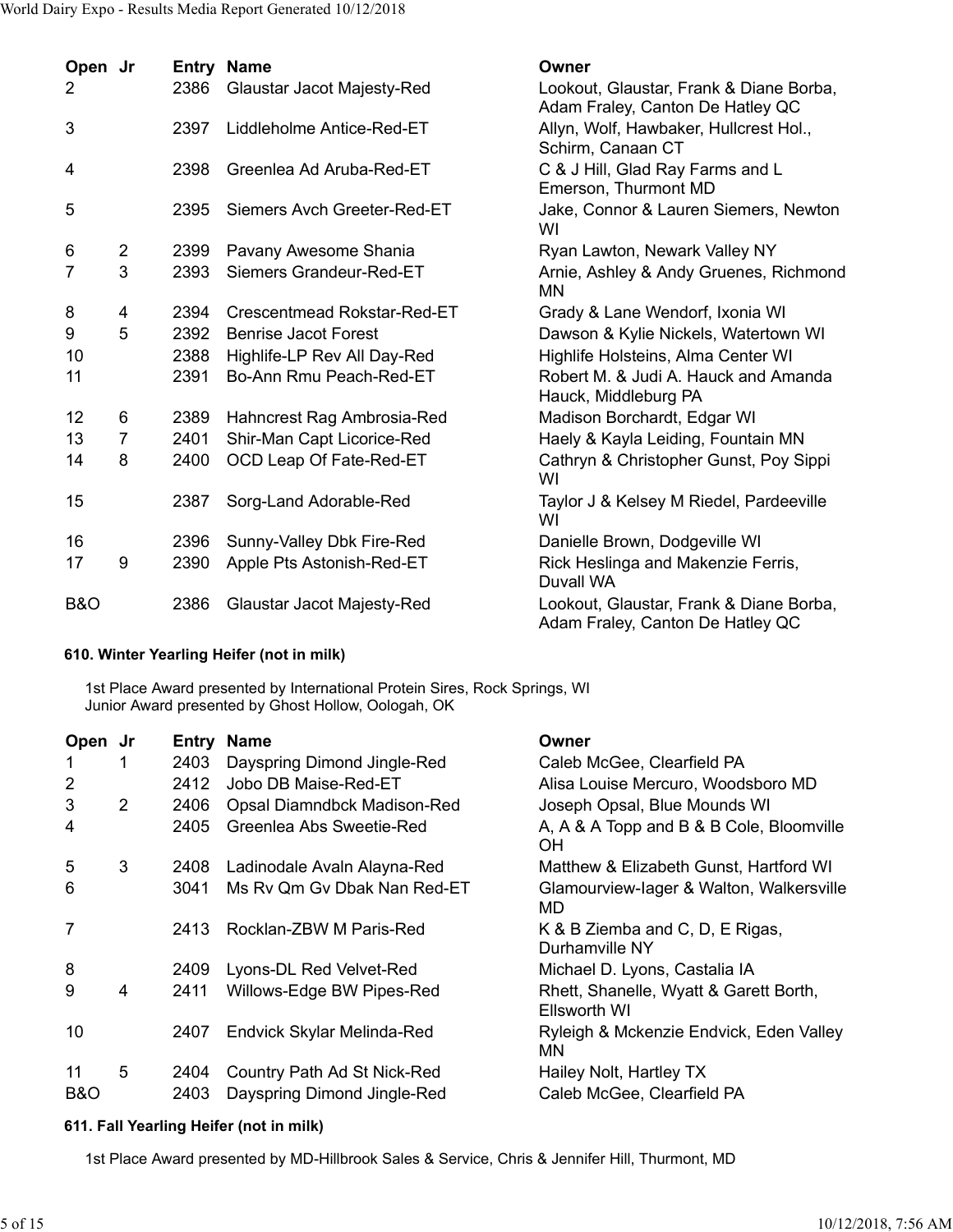Junior Award presented by International Protein Sires, Rock Springs, WI

| Open Jr        |   | Entry | <b>Name</b>                        | Owner                                                       |
|----------------|---|-------|------------------------------------|-------------------------------------------------------------|
| 1              |   | 2418  | Entourage-LC Felicia-Red-ET        | Kadyn Gibson, Ken Homolya and Lukas<br>Schmitt, Eminence KY |
| $\overline{2}$ |   | 2420  | Borderview Luchesse-Red-ET         | Westcoast Holsteins, Chilliwack BC                          |
| 3              |   | 2419  | Entrourage-LC Fire-Red-Tw-ET       | Brilee Tucker and Hadley Olt, Greensburg<br>ΚY              |
| 4              |   | 2424  | Ourway AJ Symphony-Red             | Jamie Judd, LaValle WI                                      |
| 5              |   | 2416  | Frater Diamondback Jameslyne       | Ferme Frejour, St-Hyacinthe QC                              |
| 6              |   | 2421  | Flower-Brook Corena-Red-ET         | Clayton Arntz, Cotati CA                                    |
| 7              |   | 2415  | Golden-Oaks Arabela-Red-ET         | Golden Oaks Farm, Wauconda IL                               |
| 8              | 2 | 2422  | V-View Barbw Milly-Red-ET          | Brooke Webb, Thorp WI                                       |
| 9              | 3 | 2423  | <b>Wilstar Avalnc Tasha-Red-ET</b> | Arnie, Ashley & Andy Gruenes, Richmond<br>MN                |
| 10             | 4 | 2425  | The-Miss Absolutely-Red            | Megan Kueker, West Union IA                                 |
| <b>B&amp;O</b> |   | 2416  | Frater Diamondback Jameslyne       | Ferme Frejour, St-Hyacinthe QC                              |

## **615. Junior Champion Female of the Junior Show**

Award presented by Addison RC Syndicate, LLC, Brooklyn, IA Chromado Clipper and Lister Star Clipper presented by Wahl Clipper & Lister Shearing, Sterling, IL Champion Banner presented by Select Sires, Inc., Plain City, OH Rosette presented by Second Look Holsteins, LLC, the Hodorff Family, Eden, WI

| Entry Name                       | Owner                            |
|----------------------------------|----------------------------------|
| 2329 Ms Kress-Hil Saphire-Red-ET | Owen & Kendyll Kress and Savanah |
|                                  | Barts, Newton WI                 |

## **616. Reserve Junior Champion Female of the Junior Show**

Award presented by Red-Crest Farm, Jake Skinner, Mercersburg, PA Reserve Champion Banner presented by Select Sires, Inc., Plain City, OH Rosette presented by Second Look Holsteins, LLC, the Hodorff Family, Eden, WI

## **Entry Name Owner**

2360 Synergy Jordys Spike-Red-ET M, C & E Jauquet and M, C, & S Haack, Pulaski WI

## **617. Junior Champion Female**

Norman E. Magnussen Memorial Trophy presented by E-Zee Milking Equipment, LLC, McFarland, WI Champion Banner presented by Select Sires, Inc., Plain City, OH Rosette presented by GenOvations, Lodi, WI

## **Entry Name Owner**

2329 Ms Kress-Hil Saphire-Red-ET **Owen & Kendyll Kress and Savanah** 

Barts, Newton WI

## **618. Reserve Junior Champion Female**

Award presented by Vets Plus, Inc., Menomonie, WI Reserve Champion Banner presented by Select Sires, Inc., Plain City, OH Rosette presented by Rivendale Farms, Bulger, PA

## **Entry Name Owner**

| 2360 Synergy Jordys Spike-Red-ET | M, C & E Jauquet and M, C, & S Haack, |
|----------------------------------|---------------------------------------|
|                                  | Pulaski WI                            |

# **619. Junior Best Three Females**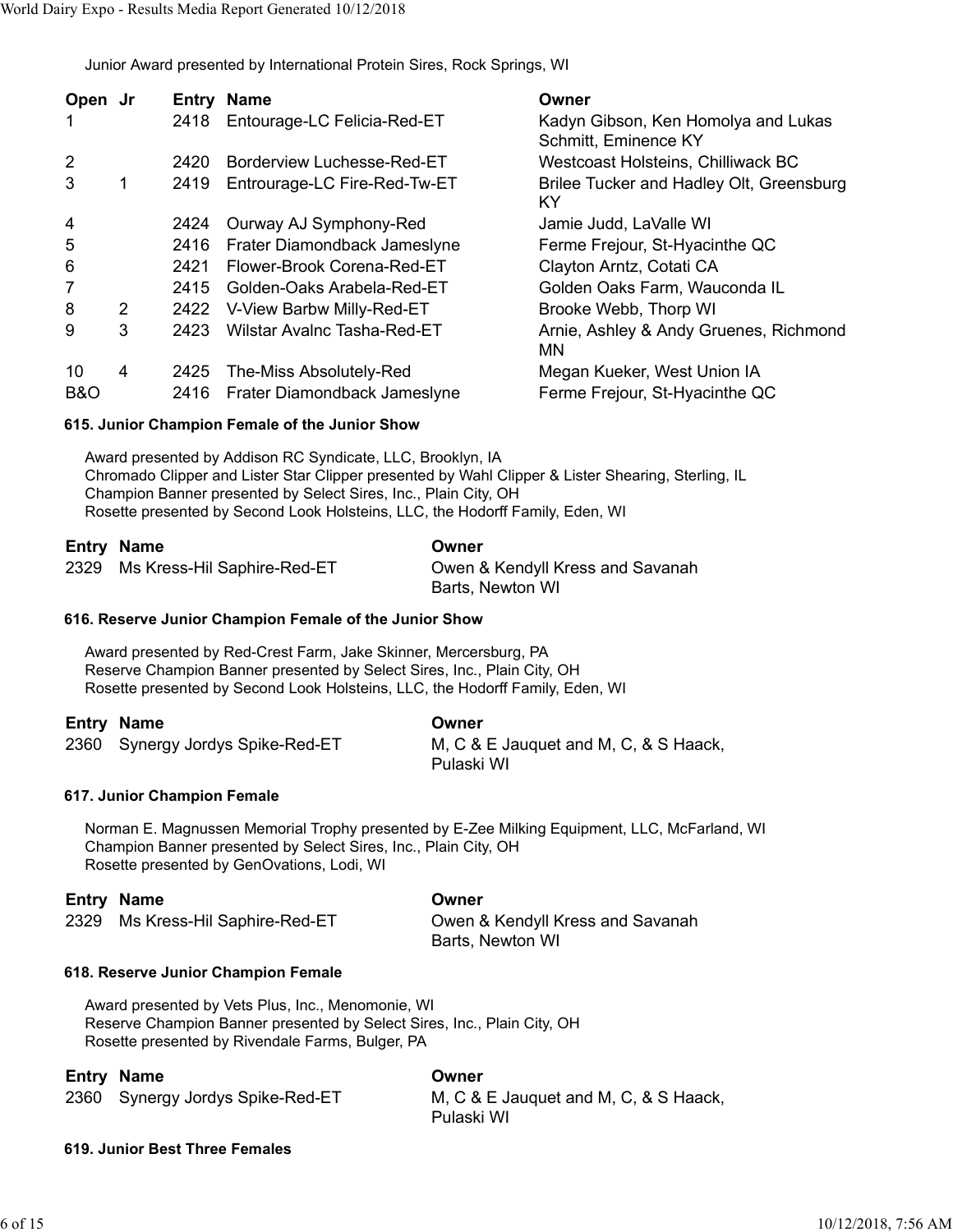1st Place Award presented by Rocher Holsteins, Roger & Cheryl Arn, New Glarus, WI

| Open                  | <b>Entry Exhibitor</b>                        |
|-----------------------|-----------------------------------------------|
| $\mathbf 1$           | 2430 Oakfield Corners Dairy, Oakfield NY      |
| $\mathbf{2}^{\prime}$ | 2426 Ferme Blondin, Saint-Placide QC          |
| 3                     | 3049 Jake, Connor & Lauren Siemers, Newton WI |
| 4                     | 3051 Jason Cleland, Clinton WI                |
| 5                     | 2427 Lonely-Mile Holsteins, Curtiss WI        |

## **621. Premier Breeder of Heifer Show**

Royal Banner presented by Suneslope Farm, Madison, WI

- 1 Oakfield Corners Dairy, Oakfield NY
- 2 Ferme Blondin, Saint-Placide QC

## **622. Premier Exhibitor of Heifer Show**

Royal Banner presented by Rivendale Farms, Bulger, PA

| Open | Name                                |
|------|-------------------------------------|
| -1   | Oakfield Corners Dairy, Oakfield NY |
| 2    | Westcoast Holsteins, Chilliwack BC  |

## **623. Premier Sire of the Heifer Show**

Royal Banner presented by Rivendale Farms, Bulger, PA

| Open | Name                                 |
|------|--------------------------------------|
| -1   | Dymentholm Mr Apples Avalanche (tie) |
| 2    | Cycle McGucci Jordy-Red (tie)        |

## **625. Yearling Heifer in Milk (must have freshened)**

1st Place Award presented by Crestbrooke Holsteins and Jerseys, Fond du Lac, WI Best Udder Rosette presented by Cattle Connection, Amery, WI Junior Award presented by Kara-Kesh Holsteins, Ryan & Karen Griffin, Thief River Falls, MN

| Open Jr           |   | Entrv | <b>Name</b>                         | Owner                                                      |
|-------------------|---|-------|-------------------------------------|------------------------------------------------------------|
|                   |   | 2443  | Ms Aol Diamondback Raspberry-Red-ET | Jaydn, Kennedy, Caroline and Andrew<br>Kimball, Windham ME |
| 2                 | 2 | 2444  | Flower-Brook Coral-Red-ET           | Kaleb, Cole & Carter Kruse, Dyersville IA                  |
| 3                 |   | 2438  | Apple-Pts Aysha-Red-ET              | Kingsway Farms, Hastings ON                                |
| 4                 |   | 2432  | Ruann D-B Shar-60985-Red-ET         | Stephen & Patrick Maddox, Riverdale CA                     |
| 5                 |   | 2436  | Ms-Aol Dback Raelynn-Red-ET         | Thomas T. Mercuro, Woodsboro MD                            |
| 6                 | 3 | 2445  | <b>Guided Path Dback Rose-Red</b>   | Anna Post, Hobart NY                                       |
| 7                 |   | 2439  | Milksource Advent Foxy-Red          | Bonnie Van Dyk, New Richmond WI                            |
| 8                 |   | 2437  | R-M Malone Amy 1262-Red             | Grady & Lane Wendorf, Ixonia WI                            |
| 9                 |   | 2433  | Rocher Awesome Sauce-Red            | <b>RK Genetics, New Glarus WI</b>                          |
| 10                | 4 | 2441  | <b>Fischersons Mcaple Honey-Red</b> | Rachel Hefel, Epworth IA                                   |
| <b>B&amp;O</b>    |   | 2432  | Ruann D-B Shar-60985-Red-ET         | Stephen & Patrick Maddox, Riverdale CA                     |
| <b>Best Udder</b> |   | 2443  | Ms Aol Diamondback Raspberry-Red-ET | Jaydn, Kennedy, Caroline and Andrew<br>Kimball, Windham ME |

## **627. Junior Two-Year-Old Cow (must have freshened)**

1st Place Award presented by Herr-Lane Holsteins, Gerald & Lois Herr and Family, Newton, WI Best Udder Rosette presented by Cattle Connection, Amery, WI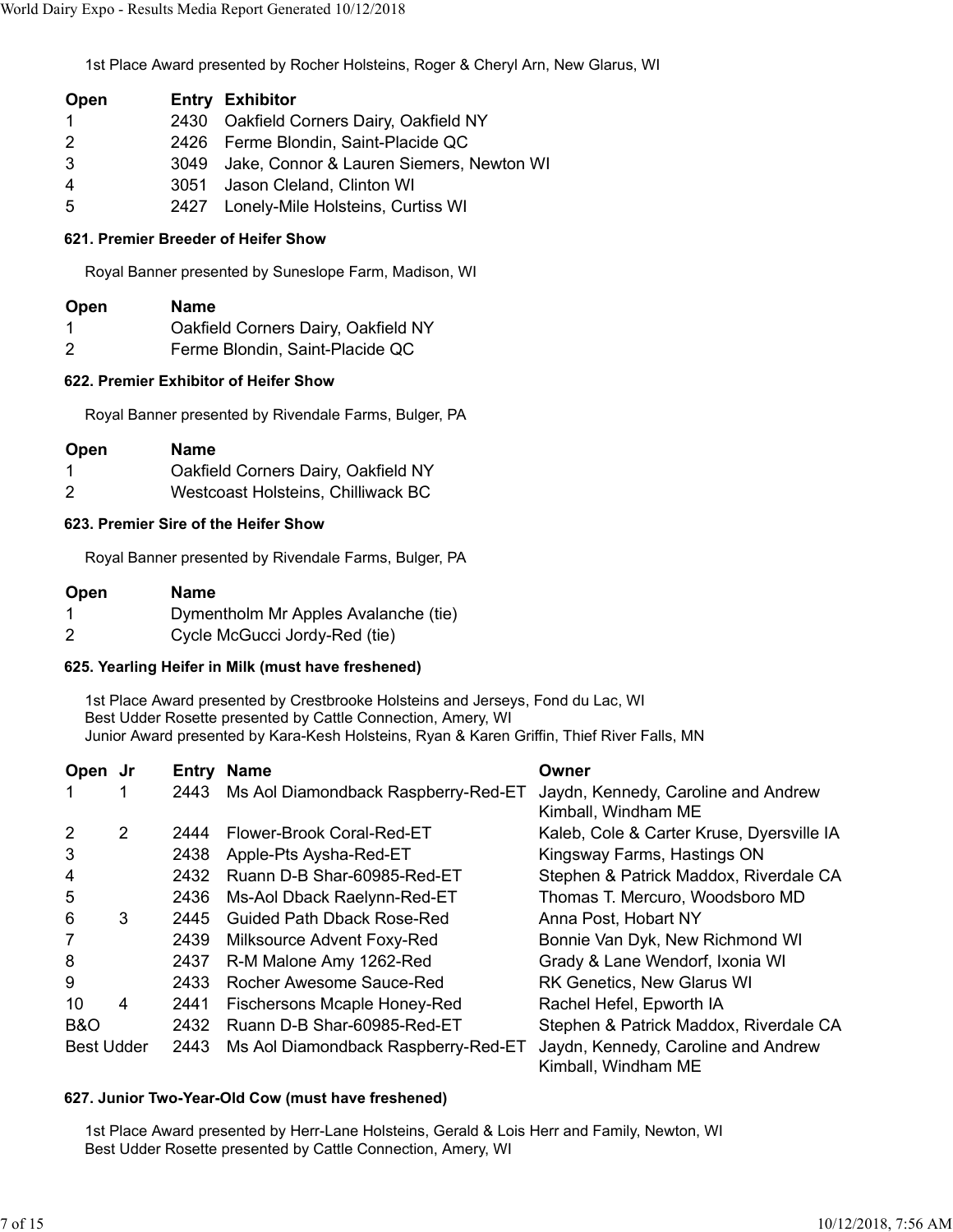Junior Award presented by Beekman Holsteins, Jay & Jasmine Beekman, Huntington, IN

| Open Jr           |                |      | <b>Entry Name</b>             | Owner                                                      |
|-------------------|----------------|------|-------------------------------|------------------------------------------------------------|
| 1                 |                | 2465 | Mead-Manor Def Adeline-Red    | Mike & Megan Moede, Algoma WI                              |
| 2                 |                | 2471 | Rob-Sar Awe Lovelee-Red-ET    | M, R & M Busker and C & C Meier, Ridott<br>IL              |
| 3                 | $\overline{2}$ | 2469 | Cherry-Lor Awe Rippy-Red-ET   | Cael Hembury, Millmont PA                                  |
| 4                 |                | 2460 | Shadynook Moses Adara-Red-ET  | Frank & Carol Borba and Frank & Diane<br>Borba, Escalon CA |
| 5                 | 3              | 2457 | TJ-Pollema Bettin-On-Red      | Arnie, Ashley & Andy Gruenes, Richmond<br>MN               |
| 6                 |                | 2467 | Nehls-Valley Ribbon-Red-TW    | Shawn Nehls, Hustisford WI                                 |
| 7                 |                | 2461 | Inspiracres Lever Sarah-Red   | Steve & Sharon Patterson, Neosho WI                        |
| 8                 |                | 2449 | Savage-Leigh Classy-Red-ET    | Connor Savage, Union Bridge MD                             |
| 9                 |                | 2448 | Maiz-N-Blu Db Scarlet-Red     | Westcoast Holsteins, Chilliwack BC                         |
| 10                |                | 2455 | Oakfield Addictio Emoji-Red   | Jonathan & Alicia Lamb, Oakfield NY                        |
| 11                |                | 2447 | Jerland Sh Abs Glynn-Red-ET   | Greta Koebel, Poplar Grove IL                              |
| 12                | 4              | 2462 | Ms Kresshill Sunkiss-Red-ET   | Owen & Kendyll Kress and Savanah<br>Barts, Newton WI       |
| 13                | 5              | 2456 | Erbacres DB Analou-Red        | Nevin F T Erbsen, Lanark IL                                |
| 14                |                | 2452 | <b>Heatherstone Reveal-ET</b> | Bailey Sersland, Reedsburg WI                              |
| 15                | 6              | 2463 | Crescentmead Dukn Donut-Red   | Grady & Lane Wendorf, Ixonia WI                            |
| 16                |                | 2453 | Vanderham Def Sonata-Red      | Vanderham Dairy, Alcester SD                               |
| <b>B&amp;O</b>    |                | 2465 | Mead-Manor Def Adeline-Red    | Mike & Megan Moede, Algoma WI                              |
| Jr B&O            |                | 2465 | Mead-Manor Def Adeline-Red    | Mike & Megan Moede, Algoma WI                              |
| <b>Best Udder</b> |                | 2465 | Mead-Manor Def Adeline-Red    | Mike & Megan Moede, Algoma WI                              |

## **628. Senior Two-Year-Old Cow (must have freshened)**

1st Place Award presented by Wisconsin Red & White Dairy Cattle Association Production Award presented by Prairie Farms, Edwardsville, IL Best Udder Rosette presented by Cattle Connection, Amery, WI Junior Award presented by Apple-Vue Dairy Services, LLC., Brian Herr, Newton, WI

| Open Jr        |   | Entry | <b>Name</b>                  | Owner                                            |
|----------------|---|-------|------------------------------|--------------------------------------------------|
| 1              |   | 2475  | Siemers Awesome Great-Red    | Siemers Holstein Farm, Inc., Newton WI           |
| $\overline{2}$ |   | 2477  | Schluter Shelby Lee-Red-ET   | Dennis & Keith Engel, Hampshire IL               |
| 3              |   | 2494  | Rosedale Pretty Fancy In-Red | Karlee Ketelboeter and Joseph Opsal,<br>Dane WI  |
| 4              |   | 2489  | Ms Apple Adrianna-Red-ET     | Westcoast Holsteins, Chilliwack BC               |
| 5              |   | 2488  | Ratliff App-4 Fiesta-Red-ET  | Ron & Christy Ratliff Trustees, Garnett KS       |
| 6              |   | 2484  | Probert OK Breeleigh-Red-ET  | Kate Smith, Green Isle MN                        |
| 7              |   | 3053  | Ms Apple Anastasia-Red-ET    | Alphie G Stoltzfus, Gap PA                       |
| 8              |   | 2495  | Ratliff App4 Whitney-Red-ET  | Ron & Christy Ratliff Trustees, Garnett KS       |
| 9              |   | 2476  | OCD Absolute 35796-Red       | Tanner Schmaling, Delavan WI                     |
| 10             | 1 | 2473  | Arb-Flo-Spr Drg Heloise-Red  | Ryan Smith, Monticello WI                        |
| 11             | 2 | 2474  | Milksource Dt Amazon-Red-ET  | Grady & Lane Wendorf, Ixonia WI                  |
| 12             |   | 2485  | C-Skidmore Abs Renegade-Red  | Chelsea Skidmore, Union City OH                  |
| 13             |   | 2480  | Londondale Apjack Sally-Red  | Jordan A. London, Punxsutawney PA                |
| 14             | 3 | 2486  | Siemers Lotus Jubba-Red-ET   | Jake, Connor & Lauren Siemers, Newton<br>WI      |
| 15             |   | 2479  | Kara-Kesh-RK Solstis-Red-ET  | Ryan Griffin, Thief River Falls MN               |
| 16             |   | 2493  | Oakfield Def Selena          | Matt Linehan and Tim Borgardt, River<br>Falls WI |
| <b>B&amp;O</b> |   | 2475  | Siemers Awesome Great-Red    | Siemers Holstein Farm, Inc., Newton WI           |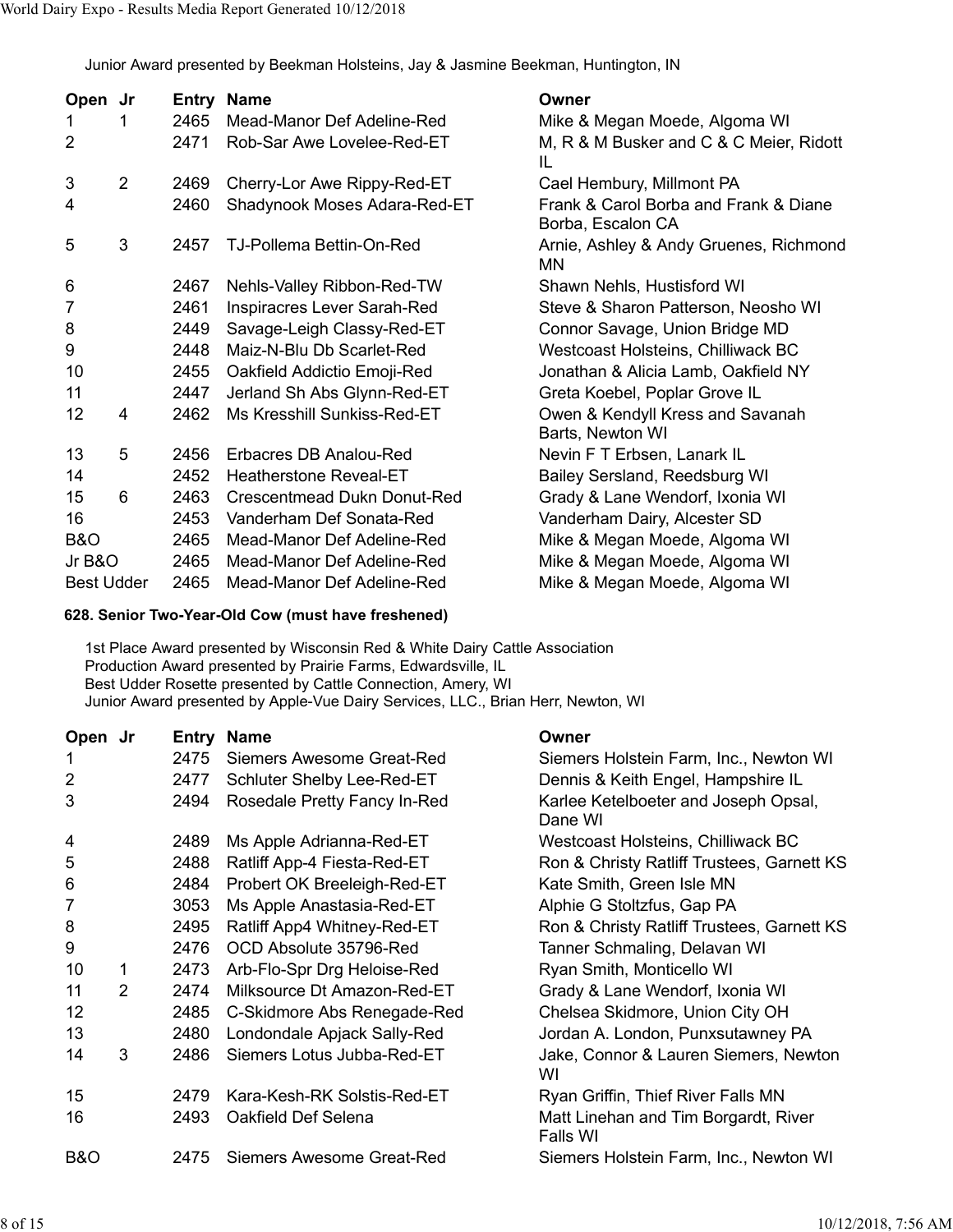| Open Jr    | Entry Name                       | Owner                                      |
|------------|----------------------------------|--------------------------------------------|
| Best Udder | 2475 Siemers Awesome Great-Red   | Siemers Holstein Farm, Inc., Newton WI     |
| Production | 2488 Ratliff App-4 Fiesta-Red-ET | Ron & Christy Ratliff Trustees, Garnett KS |

## **632. Junior Three-Year-Old Cow**

1st Place Award presented by Addison RC Syndicate, LLC, Brooklyn, IA Production Award presented by Prairie Farms, Edwardsville, IL Best Udder Rosette presented by Cattle Connection, Amery, WI Junior Award presented by Lyons Holsteins, Doug & Lynnette Lyons, Castalia, IA

| Open Jr           |                |      | <b>Entry Name</b>             | Owner                                                                     |
|-------------------|----------------|------|-------------------------------|---------------------------------------------------------------------------|
| 1                 |                | 2507 | Oakfield A Shampagne-Red-ET   | Westcoast Holsteins, Chilliwack BC                                        |
| $\overline{2}$    |                | 2502 | Antia Absolute Joline         | MilkSource Genetics, LLC, Kaukauna WI                                     |
| 3                 |                | 2497 | Lookout Olympian Allstar      | Lookout and Glaustar, Canton De Hatley<br>QC                              |
| 4                 |                | 2505 | Quality-Ridge Maggy P-Red     | Rick Henderson, Coggon IA                                                 |
| 5                 |                | 2509 | Kawartha Armani Memory-Red    | Select Farm & Export Svcs, Crackholm,<br>Hodglynn and Gonzalez, Oxford WI |
| 6                 |                | 2506 | Oakfield Abs Candy-Red        | Jonathan & Alicia Lamb, Oakfield NY                                       |
| 7                 |                | 2496 | Kara-Kesh-RK Sparrow-Red      | Ryan Griffin, Thief River Falls MN                                        |
| 8                 |                | 2501 | Lucky Sweetridge A Elegance-P | Frank & Carol Borba and Frank & Diane<br>Borba, Escalon CA                |
| 9                 | 1              | 2499 | Holbric Spa Chisel-Red        | Morgan Olbrich, Harvard IL                                                |
| 10                | $\overline{2}$ | 2503 | Dorsland Twinkle P-Red-ET     | Emma, Sara, Wyatt & Claire Dorshorst,<br>Marshfield WI                    |
| 11                |                | 2511 | Milksource Dft Lexus-Red-ET   | Grady & Lane Wendorf, Ixonia WI                                           |
| 12                | 3              | 2510 | Zehrview Armani Hi-Life-Red   | Rosalee Zehr, Pontiac IL                                                  |
| 13                | 4              | 2508 | Booth-Haven Lady In-Red       | H & F Ullom and C & C Tiffany, Bloomer<br>WI                              |
| 14                |                | 2498 | Mahoney Crown Royal-Red       | Keith & Kay Mahoney, Cannon Falls MN                                      |
| B&O               |                | 2497 | Lookout Olympian Allstar      | Lookout and Glaustar, Canton De Hatley<br>QC                              |
| <b>Best Udder</b> |                | 2507 | Oakfield A Shampagne-Red-ET   | Westcoast Holsteins, Chilliwack BC                                        |
| Production        |                | 2511 | Milksource Dft Lexus-Red-ET   | Grady & Lane Wendorf, Ixonia WI                                           |

## **633. Senior Three-Year-Old**

1st Place Award presented by Addison RC Syndicate, LLC, Brooklyn, IA Production Award presented by Prairie Farms, Edwardsville, IL Best Udder Rosette presented by Cattle Connection, Amery, WI Junior Award presented by Troy's Transport, Troy & Sarah Wendorf, Ixonia, WI

| Open Jr        |   | Entry | <b>Name</b>                       | Owner                                                      |
|----------------|---|-------|-----------------------------------|------------------------------------------------------------|
|                |   | 2514  | Westcoast Defiant Addison         | Westcoast Holsteins, Chilliwack BC                         |
| 2              |   | 2521  | Budjon-Vail HZ Lacey-Red-ET       | Allison Galton, Nunda NY                                   |
| 3              |   | 2527  | Ms Barb Act Beauty-Red-ET         | S & P Maddox, G & M Schmidt and M<br>Berry, Riverdale CA   |
| $\overline{4}$ |   | 2523  | Cleland RB Admirngly-Red-ET       | Jason Cleland, Clinton WI                                  |
| -5             | 1 | 2522  | Long-Brook AB Sweety-Red-ET       | Victoria Clark, Springville PA                             |
| 6              |   | 2529  | Blondin Armani Stella Arto-Red    | Joseph Troy Opsal, Blue Mounds WI                          |
|                |   | 2515  | <b>Willows Edge Real Mink-Red</b> | Bonnie Van Dyk and Kyle Knutson, New<br><b>Richmond WI</b> |
| 8              | 2 | 2530  | Roll-N-View RB Joni-Red-ET        | Allison Galton, Nunda NY                                   |
| 9              |   | 2524  | Lyons-DL Mses Shortcake-Red       | Michael D. Lyons, Castalia IA                              |
| 10             |   | 2518  | Flower-Brook Del-Rae-Red-ET       | Seth Nehls, Hustisford WI                                  |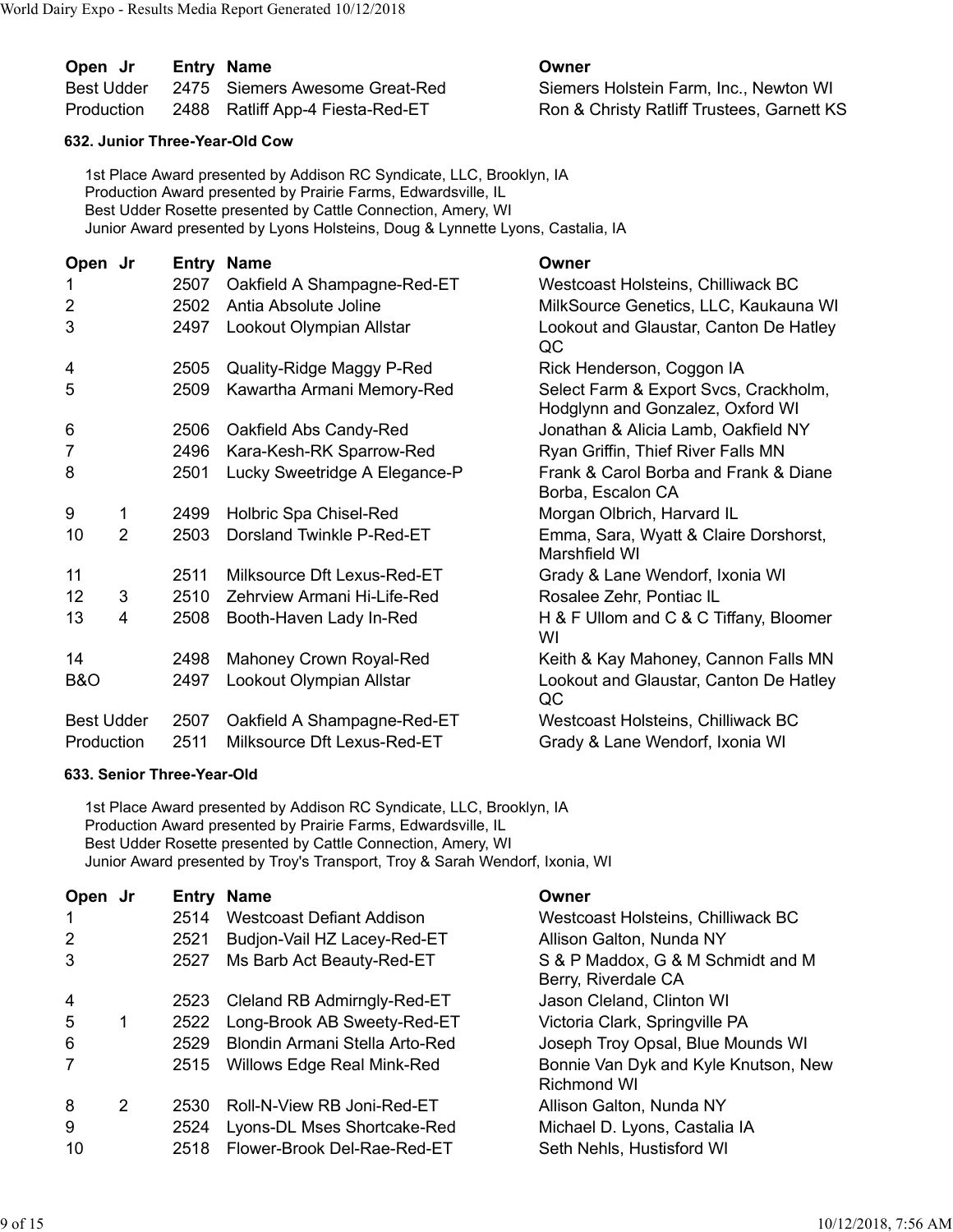| Open Jr           |      | <b>Entry Name</b>               | Owner                                           |
|-------------------|------|---------------------------------|-------------------------------------------------|
| 11                |      | 2512 Hilrose Darwynn Angie-Red  | Joseph Brantmeier, Sherwood WI                  |
| B&O               | 2514 | Westcoast Defiant Addison       | Westcoast Holsteins, Chilliwack BC              |
| <b>Best Udder</b> | 2514 | Westcoast Defiant Addison       | Westcoast Holsteins, Chilliwack BC              |
| Production        |      | 2515 Willows Edge Real Mink-Red | Bonnie Van Dyk and Kyle Knutson,<br>Richmond WI |

## **634. Intermediate Champion Female of the Junior Show**

Award presented by Red-Crest Farm, Jake Skinner, Mercersburg, PA Champion Banner presented by Purebred Publishing, Columbus, OH Rosette presented by Second Look Holsteins, LLC, the Hodorff Family, Eden, WI

## **Entry Name Owner**

2443 Ms Aol Diamondback Raspberry-Red-ET Jaydn, Kennedy, Caroline and Andrew

Kimball, Windham ME

## **635. Reserve Intermediate Champion Female of the Junior Show**

Award presented by Ghost Hollow, Oologah, OK Reserve Champion Banner presented by Purebred Publishing, Columbus, OH Rosette presented by Second Look Holsteins, LLC, the Hodorff Family, Eden, WI

## **Entry Name Owner**

2465 Mead-Manor Def Adeline-Red Mike & Megan Moede, Algoma WI

and Kyle Knutson, New

#### **636. Intermediate Champion Female**

Eugene Nelson Intermediate Champion Award presented by Red-Crest Farm, Jake Skinner, Mercersburg, PA Champion Banner presented by Boviteq, Madison, WI Rosette presented by GenOvations, Lodi, WI

## **Entry Name Owner**

2507 Oakfield A Shampagne-Red-ET Westcoast Holsteins, Chilliwack BC

## **637. Reserve Intermediate Champion Female**

Award presented by Addison RC Syndicate, LLC, Brooklyn, IA Reserve Champion Banner presented by Boviteq, Madison, WI Rosette presented by Rivendale Farms, Bulger, PA

## **Entry Name Owner**

2514 Westcoast Defiant Addison Westcoast Holsteins, Chilliwack BC

## **638. Four-Year-Old Cow**

1st Place Award presented by Cowsmopolitan Dairy Magazine, Didsbury, AB, Canada Best Udder Rosette presented by Cattle Connection, Amery, WI Production Award presented by Prairie Farms, Edwardsville, IL Junior Award presented by Ryan-Vu Holsteins, Fond du Lac, WI

| Open Jr        |      | <b>Entry Name</b>                  | Owner                                                  |
|----------------|------|------------------------------------|--------------------------------------------------------|
| $\mathbf{1}$   | 2548 | <b>Highcroft Absolute Lily-Red</b> | Steve Smith and Anthony Crothers,<br>Nicholasville KY  |
| $\overline{2}$ | 2552 | Leawood Spice Girl-Red-ET          | Grady & Lane Wendorf, Ixonia WI                        |
| 3              | 2544 | <b>Rynearson Rainy Razzy-Red</b>   | Matthew & Kate Smith, Green Isle MN                    |
| 4              | 2551 | Robin-Hood Pretty In-Red           | Regan Demmer, Peosta IA                                |
| 5              | 2549 | Peicrest Adon Popsicle-Red         | Gregg Peirick, Watertown WI                            |
| 6              | 2553 | Pamprd-Acres AB Ivy-Red-ET         | Golden Oaks Farm, Wauconda IL                          |
| 7              | 2543 | Mel-Tina Action Lacy-Red           | Robert Teixeira and Melvin Lee Medeiros,<br>Turlock CA |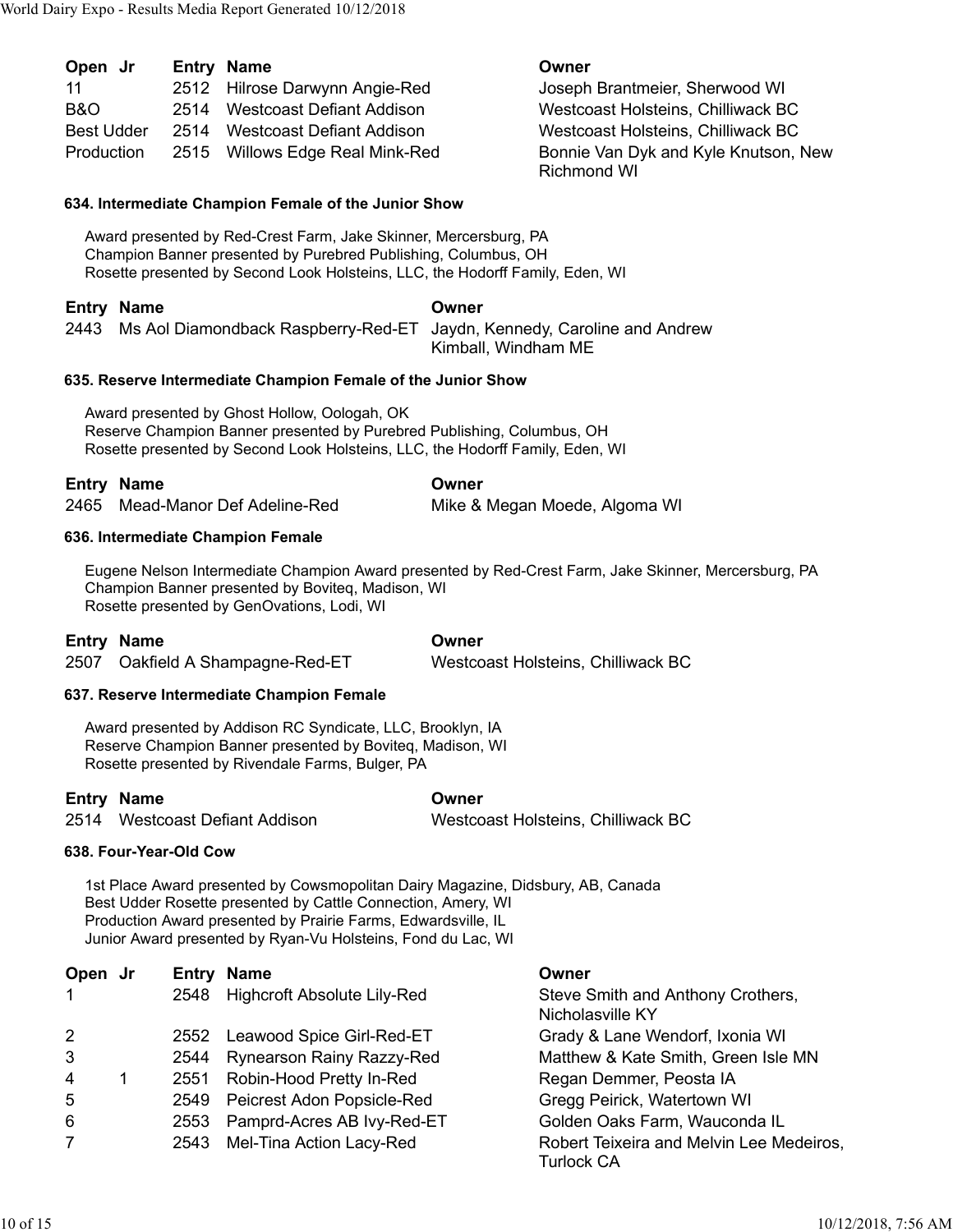| Open Jr           |   |      | <b>Entry Name</b>                  | Owner                                                 |
|-------------------|---|------|------------------------------------|-------------------------------------------------------|
| 8                 |   | 2540 | Reyncrest Rb Loca-Red-ET           | Reyncrest Farm, Corfu NY                              |
| 9                 | 2 | 2556 | Kamps-Hollow Acapela-Red-ET        | Grady & Lane Wendorf, Ixonia WI                       |
| 10                | 3 | 2541 | Cherry-Lor Ladd Ripple-Red         | Matthew Boop and Cael Hembury,<br><b>Millmont PA</b>  |
| 11                | 4 | 2532 | <b>Lantland Destry Eagle-Red</b>   | Kirt Menzi Jr., Millport NY                           |
| $12 \overline{ }$ | 5 | 2554 | Golden-Oaks Absolute-Red-ET        | Molly & Montana Sarbacker, Belleville WI              |
| 13                | 6 | 2550 | Milgene Big Red Jersey-Red         | Ariona Hildebrandt, Hustisford WI                     |
| 14                | 7 | 2539 | Krull Avatar DJ-Red                | Carley Krull, Lake Mills WI                           |
| <b>B&amp;O</b>    |   | 2549 | Peicrest Adon Popsicle-Red         | Gregg Peirick, Watertown WI                           |
| Jr B&O            |   | 2532 | <b>Lantland Destry Eagle-Red</b>   | Kirt Menzi Jr., Millport NY                           |
| <b>Best Udder</b> |   | 2548 | <b>Highcroft Absolute Lily-Red</b> | Steve Smith and Anthony Crothers,<br>Nicholasville KY |
| Production        |   | 2540 | Reyncrest Rb Loca-Red-ET           | Reyncrest Farm, Corfu NY                              |

## **639. Five-Year-Old Cow**

1st Place Award presented by Ja-Bob Holsteins, Eaton, OH Production Award presented by Prairie Farms, Edwardsville, IL Best Udder Rosette presented by Cattle Connection, Amery, WI Junior Award presented by International Protein Sires, Rock Springs, WI

| Open Jr           |   | Entry | <b>Name</b>                    | Owner                                                              |
|-------------------|---|-------|--------------------------------|--------------------------------------------------------------------|
| 1                 |   | 2569  | Ms Apples Aleda-Red-ET         | Westcoast Holsteins, Chilliwack BC                                 |
| 2                 |   | 2558  | Colganados D Avianca-Red-ET    | Jonathan & Alicia Lamb, Oakfield NY                                |
| 3                 |   | 2565  | Frozenes-LP Contdr Lark-Red-ET | Crescentmead and MilkSource Genetics,<br>LLC, Ixonia WI            |
| 4                 |   | 2560  | Miss Apple Aria-Red-ET         | S & P Maddox and T Dickerhoff,<br><b>Riverdale CA</b>              |
| 5                 |   | 2563  | Heatherstone Rhinestone-Red    | Chase M Holschbach, Baraboo WI                                     |
| 6                 |   | 2571  | Eastwest LJ Destry Mckeena     | Lookout and Glaustar, Canton De Hatley<br>QC                       |
| 7                 |   | 2567  | Rosedale Rumor Hasit-Red-ET    | Rosedale Genetics, M Mitchell and M<br>Hockett, Oxford WI          |
| 8                 | 1 | 2568  | Oakland-View H Champ-Red-ET    | Katelyn Nolt, Towanda PA                                           |
| 9                 |   | 2561  | Nehls-Valley RB Love-Red       | Gene Nehls, Hustisford WI                                          |
| 10                |   | 2564  | Underwood Dusk Jazz-Red        | MilkSource Genetics, LLC, Kaukauna WI                              |
| 11                | 2 | 3042  | Miss Hot Tamale-Red-ET         | C, C, C, C, T & G Gunkelman and Carissa<br>Pittman, West Salerm OH |
| <b>B&amp;O</b>    |   | 2563  | Heatherstone Rhinestone-Red    | Chase M Holschbach, Baraboo WI                                     |
| <b>Best Udder</b> |   | 2569  | Ms Apples Aleda-Red-ET         | Westcoast Holsteins, Chilliwack BC                                 |
| Production        |   | 2563  | Heatherstone Rhinestone-Red    | Chase M Holschbach, Baraboo WI                                     |
|                   |   |       |                                |                                                                    |

# **640. Aged Cow, Six-Year-Old & Over**

1st Place Award presented by Pheasant Echos Farm, Westminster, MD Production Award presented by Prairie Farms, Edwardsville, IL Best Udder Rosette presented by Cattle Connection, Amery, WI Junior Award presented by Addison RC Syndicate, LLC, Brooklyn, IA

| Open Jr |      | <b>Entry Name</b>                  | Owner                                           |
|---------|------|------------------------------------|-------------------------------------------------|
|         |      | 2577 L-Maples Hvezda Calli         | Budjon Farms and Peter & Lyn Vail,<br>Lomira WI |
| 2       |      | 2575 Crazy-For Contender Dacia-Red | Kenny R. Coppini, Tillamook OR                  |
| 3       | 2580 | Scha-TJ Cntndr Shawna-Red          | Ryan Griffin, Thief River Falls MN              |
| 4       |      | 2573 Balmoral Lars Aurianna-Red    | Madelyn Topp, Wapakoneta OH                     |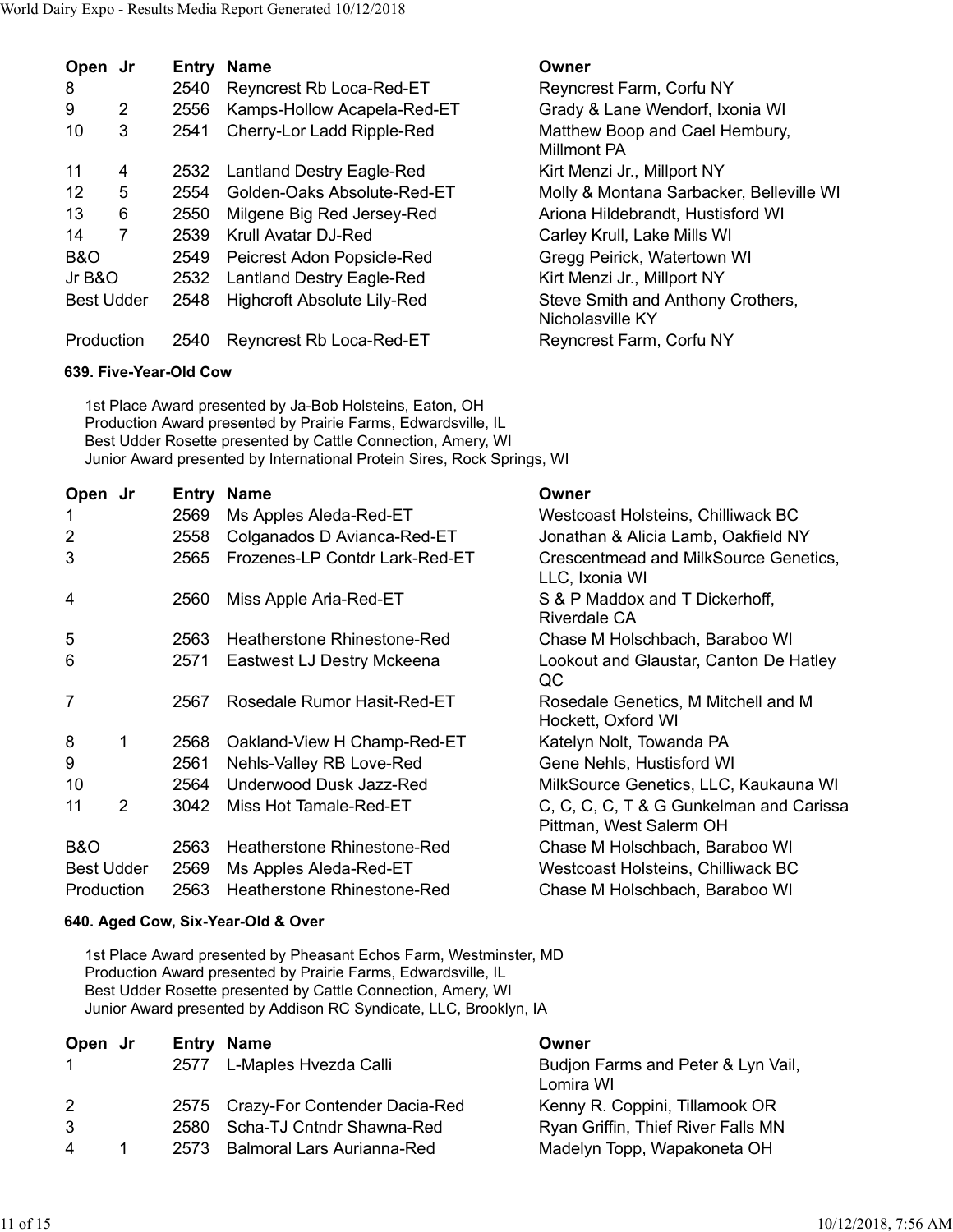| Open Jr<br>B&O<br><b>Best Udder</b> |  | <b>Entry Name</b><br>2575 Crazy-For Contender Dacia-Red<br>2577 L-Maples Hvezda Calli | Owner<br>Kenny R. Coppini, Tillamook OR<br>Budjon Farms and Peter & Lyn Vail,<br>Lomira WI |
|-------------------------------------|--|---------------------------------------------------------------------------------------|--------------------------------------------------------------------------------------------|
| Production                          |  | 2580 Scha-TJ Cntndr Shawna-Red                                                        | Ryan Griffin, Thief River Falls MN                                                         |
| 641. 125,000 Lb. Production Cow     |  |                                                                                       |                                                                                            |

1st Place Award presented by Spungold Holsteins, Gettysburg, PA Production Award presented by Prairie Farms, Edwardsville, IL Best Udder Rosette presented by Cattle Connection, Amery, WI Junior Award presented by Ridgedale Farm, the Conard Family, Sharon Springs, NY

| Open Jr           |   |      | <b>Entry Name</b>              | Owner                                               |
|-------------------|---|------|--------------------------------|-----------------------------------------------------|
| 1                 |   | 2584 | <b>TJ-Pollema RdInr Shania</b> | Lookwell Farm and Bob Osborn, Elkhart<br>IN         |
| 2                 |   | 2582 | Long-Brook RI Sweety Pi-Red    | Marshman Farms and Hembury Farms,<br>Oxford NY      |
| 3                 |   | 3044 | Paulinn Psc Meme 919-Red-TW    | Arnie, Ashley & Andy Gruenes, Richmond<br><b>MN</b> |
| $\overline{4}$    |   | 2581 | Probert C Bree-Ella-Red        | Kate Smith, Green Isle MN                           |
| 5                 |   | 2583 | Hilrose Advent Anna-Red-ET     | Joseph Brantmeier, Sherwood WI                      |
| 6                 | 2 | 3043 | Milksource Dty Tammy-Red-ET    | Grady & Lane Wendorf, Ixonia WI                     |
| <b>B&amp;O</b>    |   | 2581 | Probert C Bree-Ella-Red        | Kate Smith, Green Isle MN                           |
| <b>Best Udder</b> |   | 2584 | TJ-Pollema RdInr Shania        | Lookwell Farm and Bob Osborn, Elkhart<br>IN         |
| Production        |   | 2582 | Long-Brook RI Sweety Pi-Red    | Marshman Farms and Hembury Farms,<br>Oxford NY      |

# **642. Nasco International Type & Production Award**

Award presented by Nasco, Fort Atkinson, WI

**Open Name**

1 2583 Hilrose Advent Anna-Red-ET Joseph Brantmeier, Sherwood WI

## **643. Senior Best Three Females**

1st Place Award presented by St-Yle Holsteins, Stephanie Aves, Belmont, WI

- **Open Entry Exhibitor**
- 1 2587 Oakfield Corners Dairy, Oakfield NY

# **644. Produce of Dam**

1st Place Award presented by Lookout Farm, Callum McKinven & Family, Canton De Hatley, QC, Canada

| Open           |      | <b>Entry Exhibitor</b>                                 |
|----------------|------|--------------------------------------------------------|
| $\mathbf{1}$   | 2597 | Ron & Christy Ratliff, Garnett KS                      |
| 2              |      | 2596 Owen & Kendyll Kress and Savanah Barts, Newton WI |
| 3              |      | 2589 Jason Cleland, Clinton WI                         |
| <b>NP</b>      | 2590 | Marshman Farms and Hembury Farms, Oxford NY            |
| N <sub>P</sub> | 3054 | Heatherstone Enterprises, Inc., Baraboo WI             |

## **645. Dam and Daughter**

1st Place Award presented by Crescentmead, Ixonia, WI

# **Open Entry Exhibitor**

1 3045 Ryan Griffin, Thief River Falls MN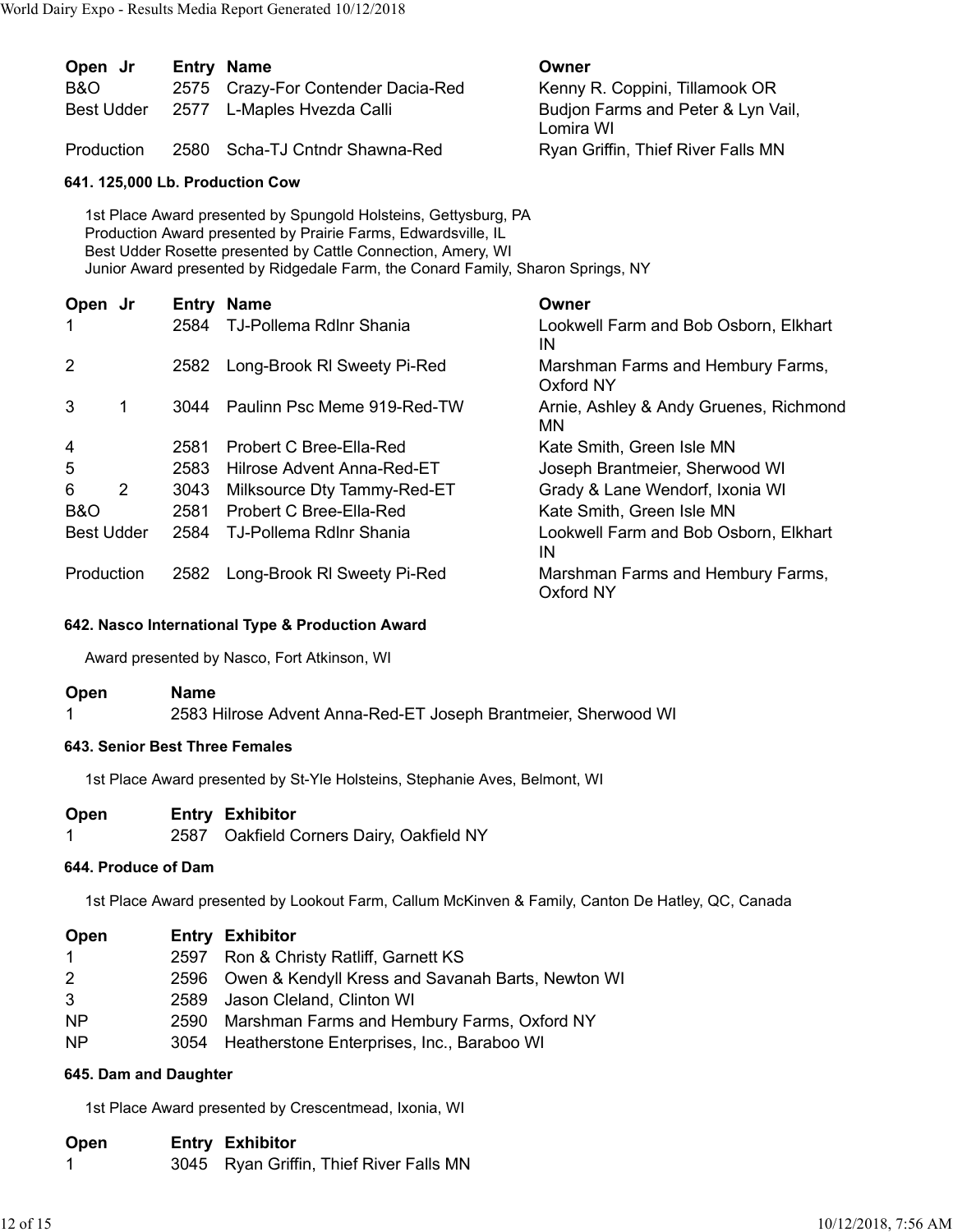| Open          | <b>Entry Exhibitor</b>                           |
|---------------|--------------------------------------------------|
| $\mathcal{P}$ | 2602 Matthew Boop and Cael Hembury, Millmont PA  |
| -3            | 2600 Lookout and Glaustar, Canton De Hatley QC   |
| 4             | 2598 Heatherstone Enterprises, Inc., Baraboo WI  |
| -5            | 2601 Marshman Farms and Hembury Farms, Oxford NY |
| 6             | 2599 Jeff Brantmeier, Sherwood WI                |

# **646. Champion Bred & Owned of the Junior Show**

Award presented by Crescentmead, Ixonia, WI

| <b>Entry Name</b>               | Owner                         |
|---------------------------------|-------------------------------|
| 2465 Mead-Manor Def Adeline-Red | Mike & Megan Moede, Algoma WI |

## **647. Champion Bred & Owned**

Bred & Owned Class and Champion Rosettes presented by Red & White Dairy Cattle Association Award presented by RuAnn Genetics, Stephen and Patrick Maddox, Riverdale, CA

# **Entry Name Owner**

2514 Westcoast Defiant Addison Westcoast Holsteins, Chilliwack BC

# **648. Senior Champion Female of the Junior Show**

Award presented by Crescentmead, Ixonia, WI Champion Banner presented by GenOvations, Lodi, WI Rosette presented by Second Look Holsteins, LLC, the Hodorff Family, Eden, WI

| <b>Entry Name</b>             | Owner                   |
|-------------------------------|-------------------------|
| 2551 Robin-Hood Pretty In-Red | Regan Demmer, Peosta IA |

# **649. Reserve Senior Champion Female of the Junior Show**

Award presented by Red-Crest Farm, Jake Skinner, Mercersburg, PA Reserve Champion Banner presented by GenOvations, Lodi, WI Rosette presented by Second Look Holsteins, LLC, the Hodorff Family, Eden, WI

| <b>Entry Name</b>                | Owner                           |
|----------------------------------|---------------------------------|
| 2556 Kamps-Hollow Acapela-Red-ET | Grady & Lane Wendorf, Ixonia WI |

# **650. Grand Champion Female of the Junior Show**

Lillian & Keith King and Jim King Grand Champion of the Junior Show Award presented by Kingsdale Farms, Victoria, IL

\$500 Udder Comfort Grand Champion Award presented by Udder Comfort International, Inc., Williamsburg, ON, Canada

Grand Champion Trophy presented by World Dairy Expo, Inc.

Champion Banner presented by Select Sires, Inc., Plain City, OH

Rosette presented by Second Look Holsteins, LLC, the Hodorff Family, Eden, WI

# **Entry Name Owner**

2551 Robin-Hood Pretty In-Red Regan Demmer, Peosta IA

## **651. Reserve Grand Champion Female of the Junior Show**

Award presented by Red-Crest Farm, Jake Skinner, Mercersburg, PA Lillian & Keith King and Jim King Reserve Grand Champion of the Junior Show Award presented by Kingsdale Farms, Victoria, IL Reserve Champion Banner presented by Select Sires, Inc., Plain City, OH

Rosette presented by Second Look Holsteins, LLC, the Hodorff Family, Eden, WI

# **Entry Name Owner**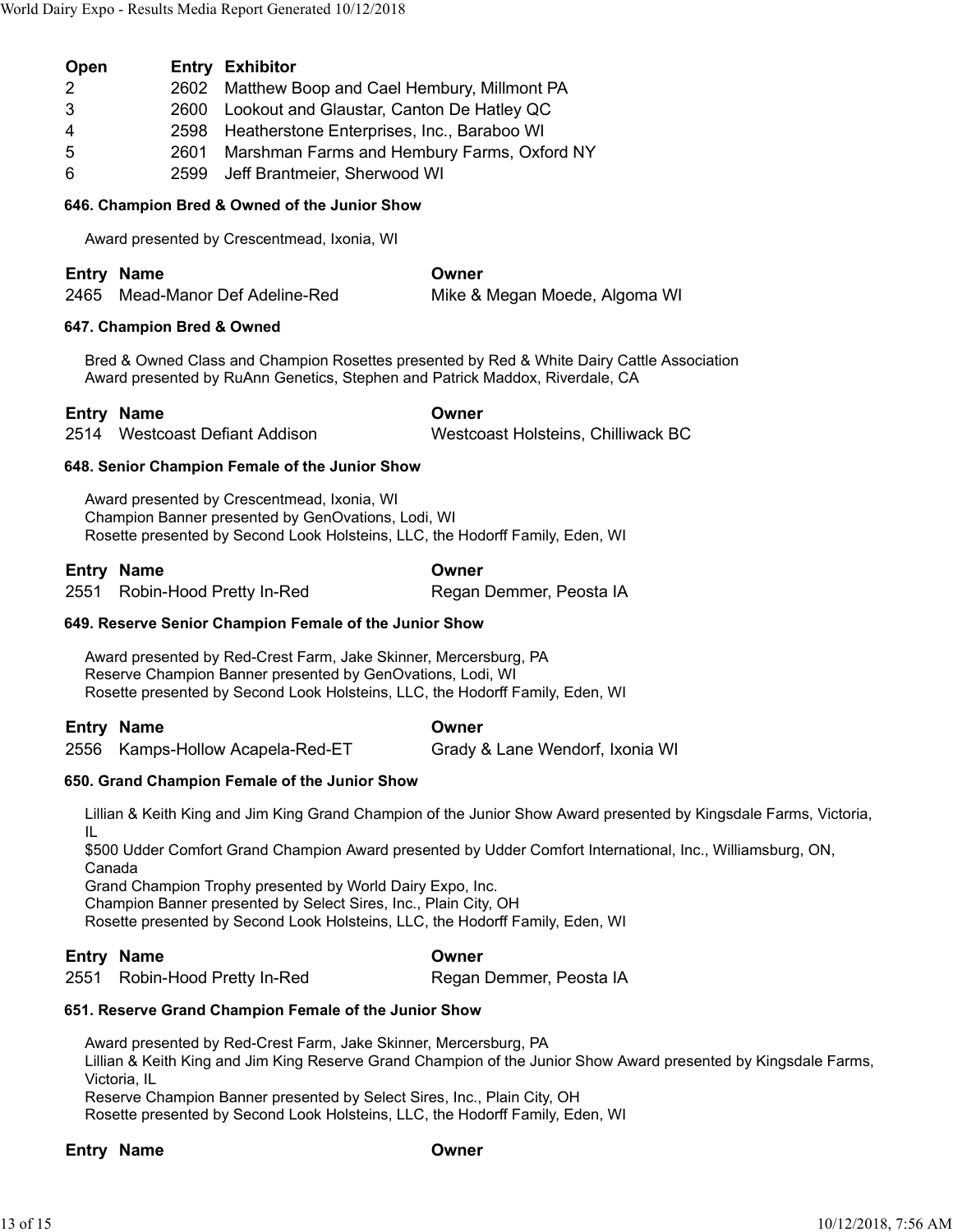| Entry Name                                                                   | Owner               |
|------------------------------------------------------------------------------|---------------------|
| 2443 Ms Aol Diamondback Raspberry-Red-ET Jaydn, Kennedy, Caroline and Andrew |                     |
|                                                                              | Kimball, Windham ME |

### **666. Senior Champion Female**

James Crowley, Sr. Senior Champion Award presented by Wheatland Ag, Inc., Park City, KS Champion Banner and Rosette presented by GenOvations, Lodi, WI

## **Entry Name Owner**

2548 Highcroft Absolute Lily-Red Steve Smith and Anthony Crothers, Nicholasville KY

#### **667. Reserve Senior Champion Female**

Award presented by EskDale Dairy, John Conrad, EskDale, UT Reserve Champion Banner presented by GenOvations, Lodi, WI Rosette presented by Rivendale Farms, Bulger, PA

#### **Entry Name Owner**

2569 Ms Apples Aleda-Red-ET Westcoast Holsteins, Chilliwack BC

#### **668. Grand Champion Female**

Allen Hetts Grand Champion Trophy presented by World Dairy Expo, Inc. \$1,000 Udder Comfort Grand Champion Award presented by Udder Comfort International, Inc., Williamsburg, ON, Canada Champion Banner presented by Select Sires, Inc., Plain City, OH

Rosette presented by GenOvations, Lodi, WI

| <b>Entry Name</b>                | Owner                              |
|----------------------------------|------------------------------------|
| 2507 Oakfield A Shampagne-Red-ET | Westcoast Holsteins, Chilliwack BC |

#### **669. Reserve Grand Champion Female**

Award presented by Wheatland Ag, Inc., Park City, KS Reserve Champion Banner presented by Select Sires, Inc., Plain City, OH Rosette presented by Rivendale Farms, Bulger, PA

| <b>Entry Name</b>                | Owner                                                 |
|----------------------------------|-------------------------------------------------------|
| 2548 Highcroft Absolute Lily-Red | Steve Smith and Anthony Crothers,<br>Nicholasville KY |

#### **670. Best Uddered Cow**

Award presented by Tim Baumgartner, Tulare, CA

**Entry Name Owner** 2507 Oakfield A Shampagne-Red-ET Westcoast Holsteins, Chilliwack BC

#### **690. State Herd (This is not a lead out class.)**

State Herd Banner and Individual Banners presented by Masters Choice Hybrids, Anna, IL

#### **Open Name**

- 1 Wisconsin Red & White Breeders
- 2 Minnesota Red & White Breeders

#### **691. Premier Breeder**

Royal Banner presented by WeCover Structures Inc., Thamesville, ON, Canada

**Open Name**